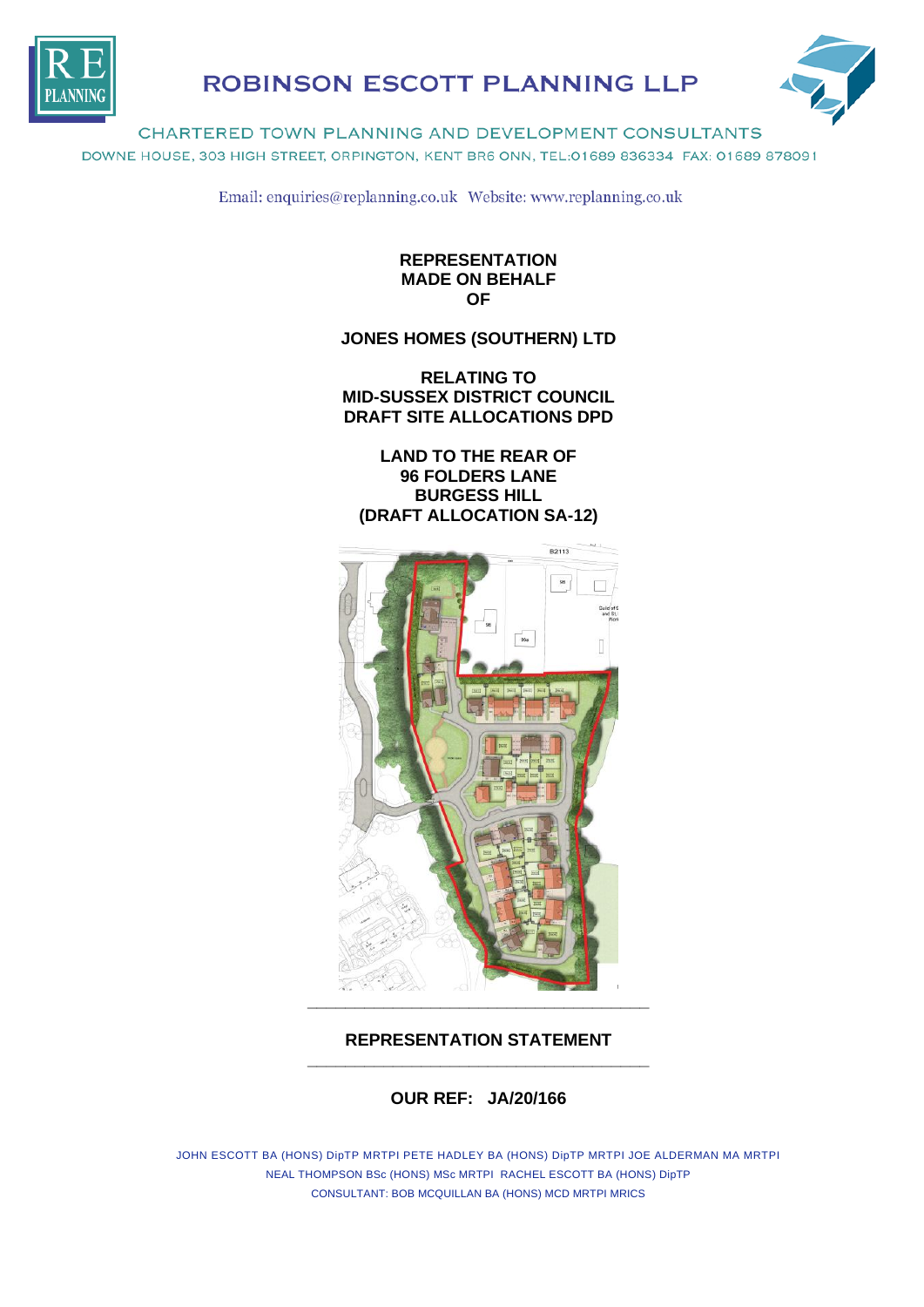

# **1. INTRODUCTION**

- 1.1. This statement has been prepared on behalf of Jones Homes (Southern) Ltd in support of the allocation of land to the rear of 96 Folders Lane, Burgess Hill for residential development in the emerging Site Allocations DPD. It is informed by - and should be read in conjunction with - additional supporting reports and assessments which are appended to this document. These include:
	- Illustrative Site Layout Plan prepared by OSP Architects;
	- Indicative schedule of accommodation showing a scheme of 40 residential units (including Affordable Housing);
	- Landscape and Visual Impact Assessment (LVIA) prepared by Lizard Landscape Design and Ecology;
	- A Transport Assessment and Transport Technical Note prepared by DHA; and
	- A Preliminary Ecological Appraisal prepared by Lizard Landscape Design and Ecology.

# **2. BACKGROUND**

- 2.1. The Council is in the process of preparing a Site Allocations DPD following the adoption of the Mid Sussex District Plan. The DPD seeks to allocate various sites across the District for employment, economic and residential purposes.
- 2.2. The draft DPD identifies 22 potential additional housing allocations and, once adopted, will form part of the Local Plan for the District, sitting alongside the District Plan (2014- 2031) which was adopted in March 2018.
- 2.3. Land south of 96 Folders Lane, Burgess Hill is identified as draft allocation reference SA-12. The Policy aims to deliver a sympathetic and well-integrated extension to Burgess Hill and identifies the site as capable of delivering 40 residential units. This statement seeks to reiterate that the site is under the control of Jones Homes (Southern) Ltd, is deliverable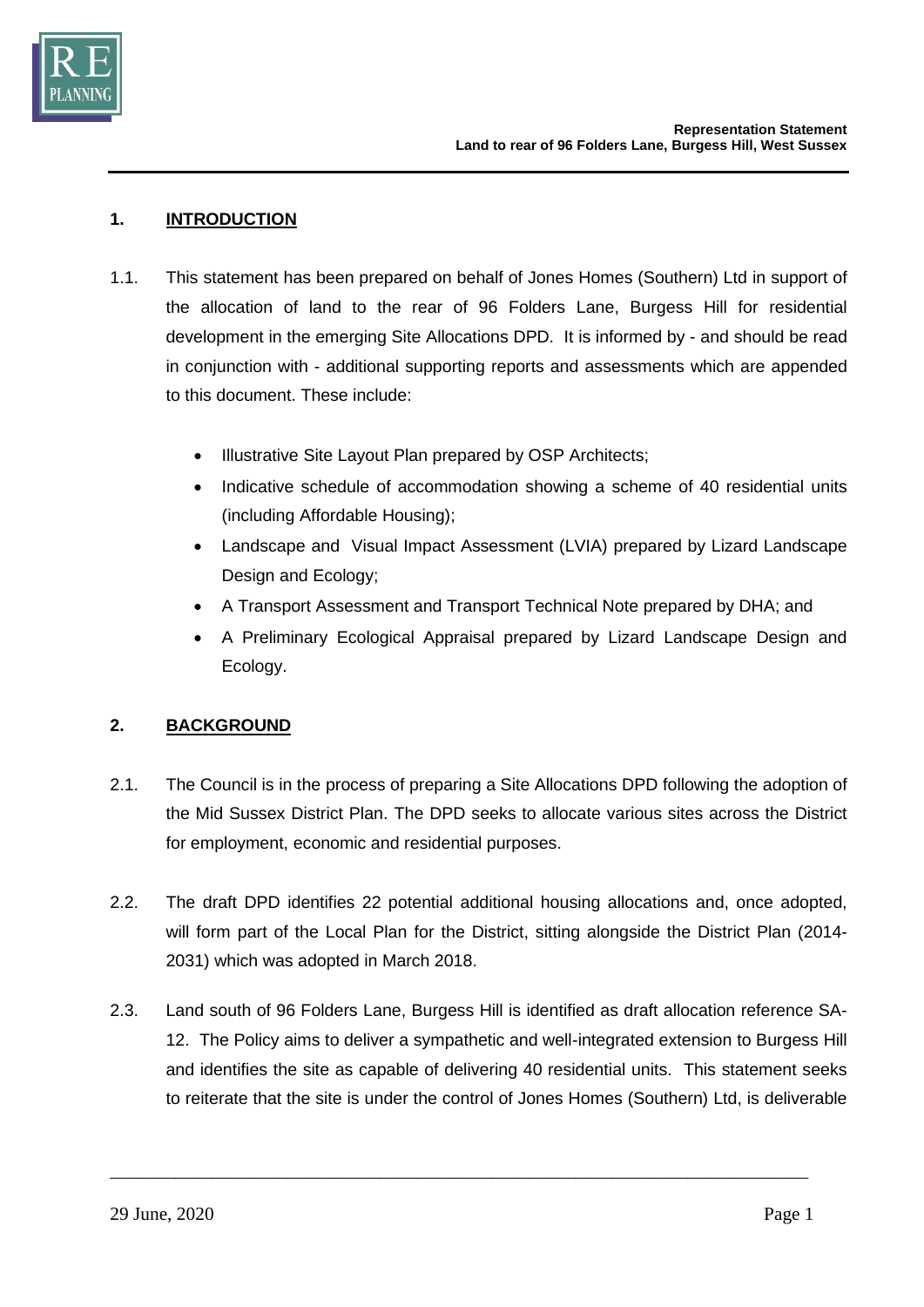

in the short-term, and a scheme which meets the strategic policy objectives of the Site Allocations DPD and the Mid-Sussex District Plan can be achieved.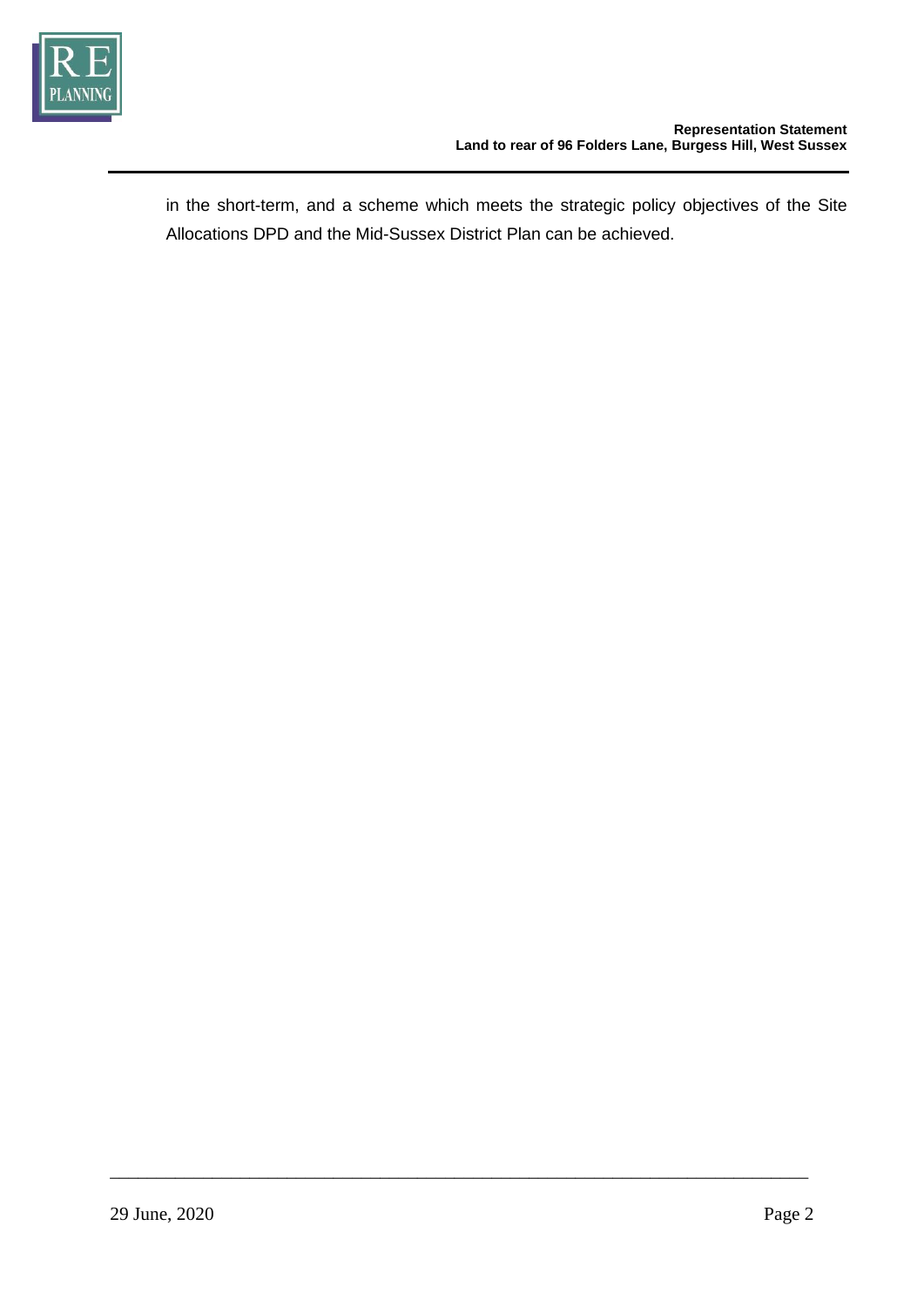

# **3. SITE AND SURROUNDING AREA**

- 3.1. The site comprises the land adjacent and to the rear of 96 Folders Lane, Burgess Hill. Immediately to the east of footpath reference 59BH, this extends behinds the gardens of 96 and 98 Folders Lane, stretching southwards for an approximate distance of 170m as far as the northern extent of the garden of 'Fragbarrow House'.
- 3.2. The overall site area is 1.72 hectares. It is located on the southern edge of the built-up area of Burgess Hill. The frontage of the site sits adjacent to the built confines of the town with the land noted as being in the countryside within the adopted District Plan.



*Draft Site Allocation SA 12 – Land rear of 96 Folders Lane*

3.3. The site is a well-connected and sustainable location. Burgess Hill Town Centre and mainline rail station are located approximately 1.9km to the north, along with a wide range of shops, local services, and facilities. These include local schools, recreational and other facilities. There are good public transport links nearby as well as cycling pedestrian routes across the town.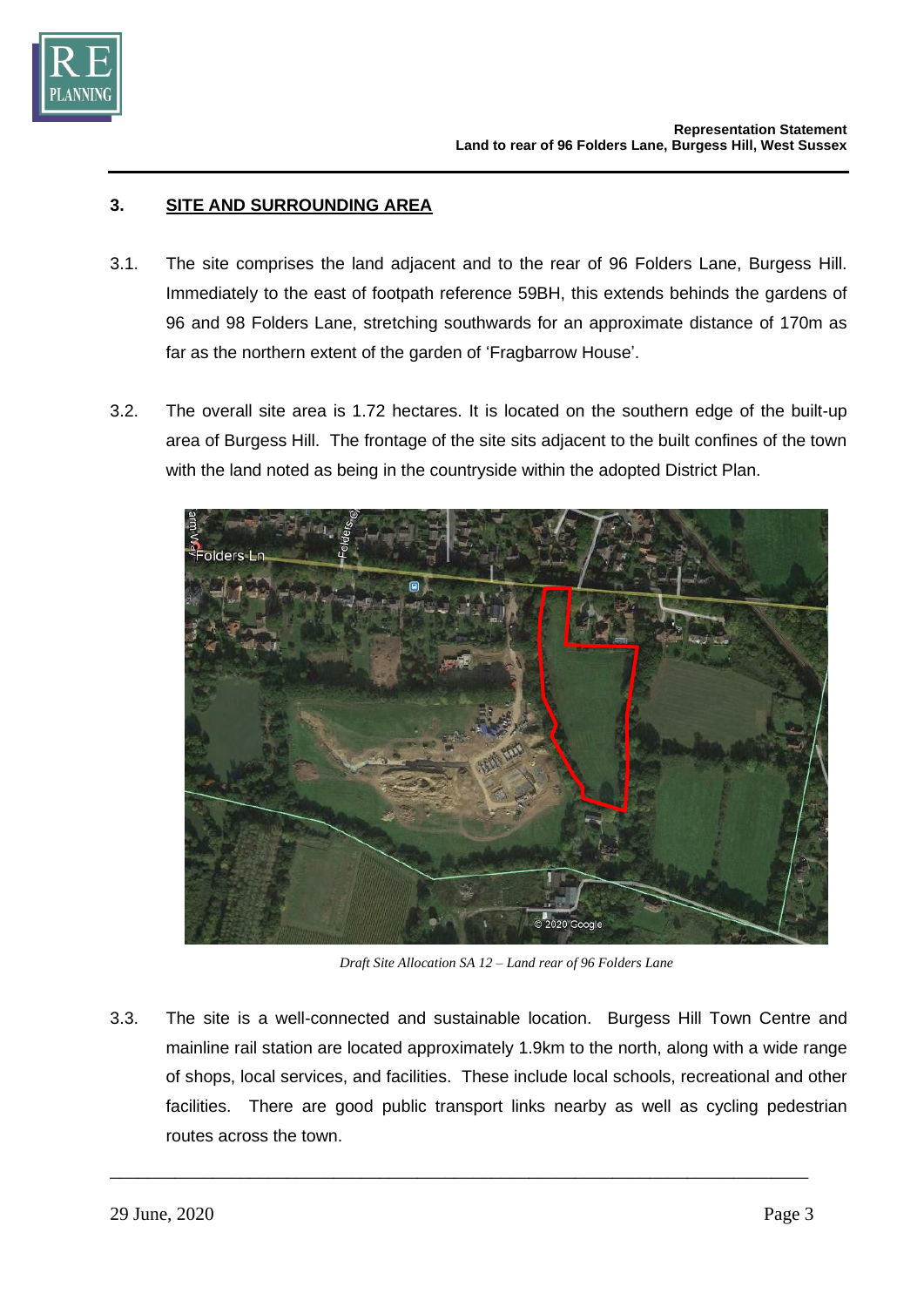

3.4. The site itself is well-screened from wider views by a mature tree on the eastern and western boundaries. The southern boundary has a tree belt which screens Fragbarrow House from view, and the mature landscape containment visually separates the land from the adjoining wider countryside.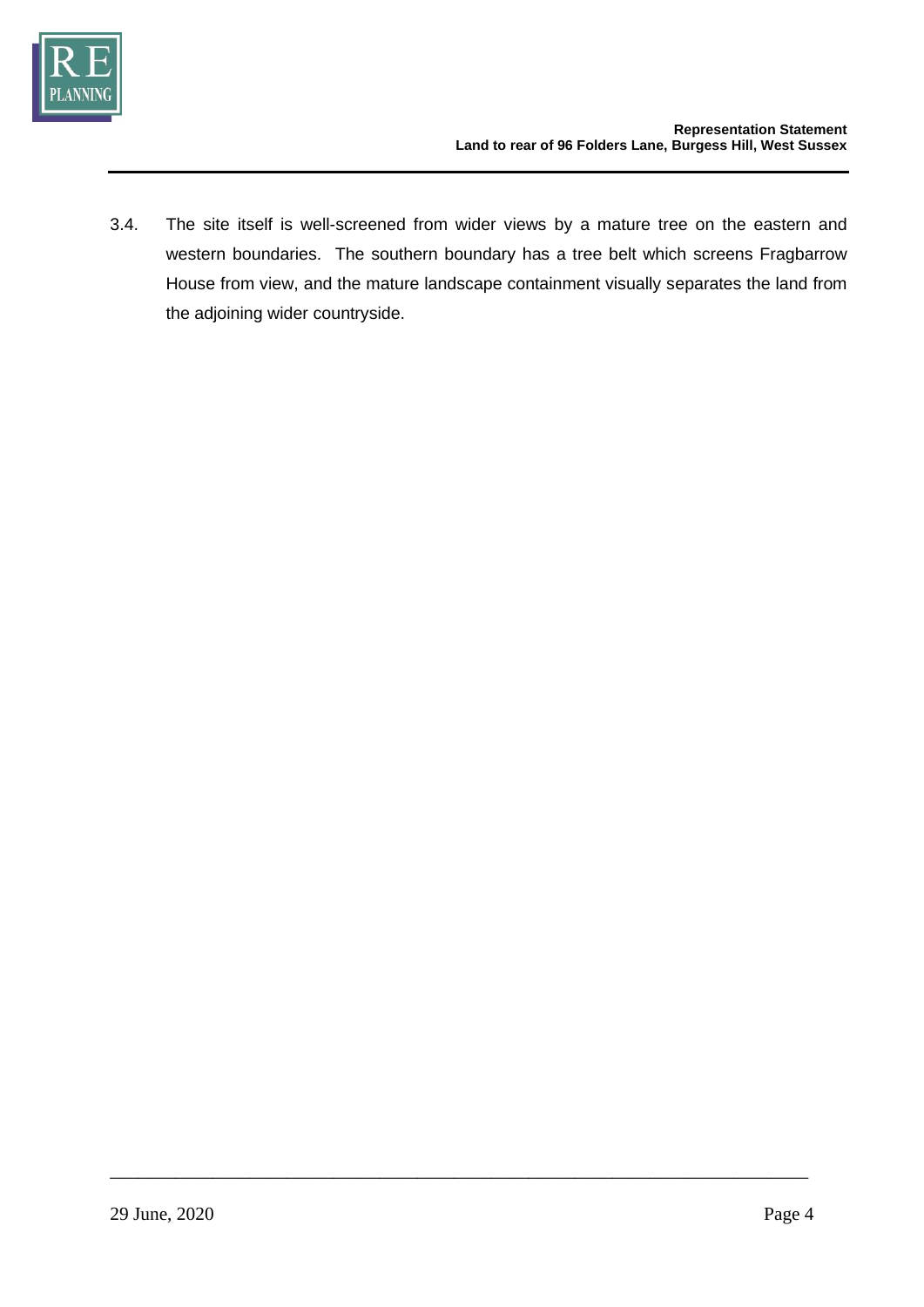

# **4. RELEVANT PLANNING HISTORY**

4.1. It is relevant to identify that planning consent was granted on  $15<sup>th</sup>$  June 2017 for a residential development of 73 dwellings on land to the west of the subject site. The application related to land to the rear of 88 Folders Lane and was refused by Mid-Sussex District Council under reference 14/04492/FUL. However, following a planning appeal and a Local Inquiry held in the summer of 2017 (reference APP/D3830/W/16/3149456) planning consent was granted; this development is now well underway.



*Approved development at Land r/o 88 Folders Lane with SA 12 identified in yellow*

- 4.2. The Planning Inspector concluded that the development on the adjoining land would have no appreciable effect on the purposes for which the South Downs National Park (SDNP) was designated. He was satisfied that there would be no material harm to the landscape and scenic beauty of the SDNP and, therefore, no conflict with the policies of the Framework - insofar as they relate to National Parks - arose.
- 4.3. This is highly relevant as the land identified in draft allocation SA12 would be further separated from the SDNP by an additional tree belt and existing development; it is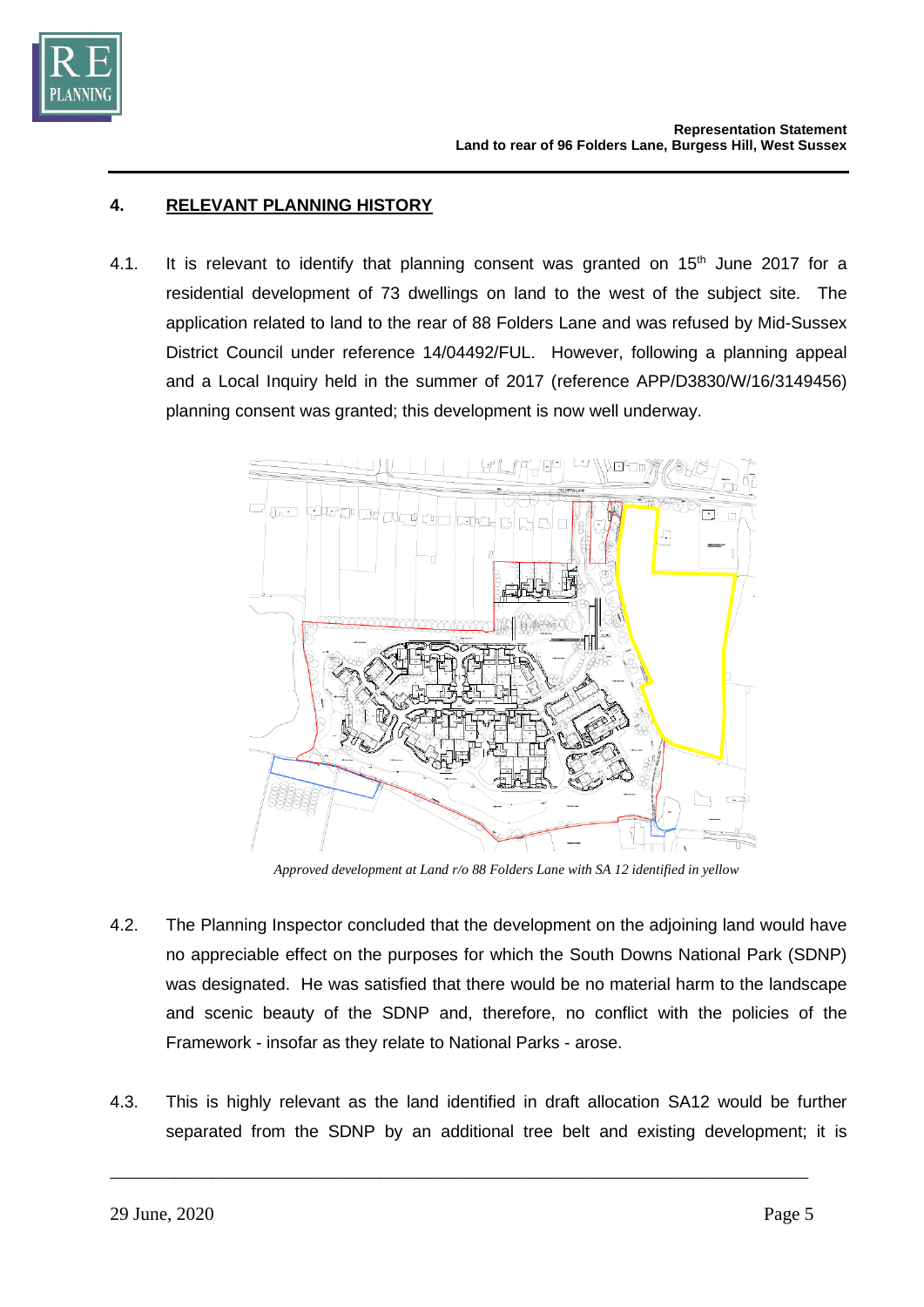

reasonable to consider, therefore, that any effect of development on land rear of 96 Folders Lane would have an even lesser effect and no measurable impact towards the **SDNP** 

- 4.4. For reference, attached at **APPENDIX 1** are the approved site layout plan for the adjoining 73 unit scheme, as well as a separate site plan identifying the proximity of land rear of 96 Folders Lane to the development to the west which is now underway.
- 4.5. There are a number of examples of other residential developments granted nearby including two dwellings approved under reference 16/01521 on land at 98 – 104 Folders Lane and a further dwelling between 96 – 98 Folders Lane under reference 16/04041. Furthermore, there have been other residential developments granted on land to the rear of properties to the west including a dwelling rear of 74 Folders Lane (approval reference 17/3855), a dwelling on land rear of 58 Folders Lane (approval reference 13/02578) and 3 x 5 bedroom properties with detached garages and 1 x 6 bedroom property at 60 Folders Lane under reference 14/03584.

# *Withdrawn planning application reference DM/19/0276 – proposed development of 43 dwellings and associated works on land rear of 96 Folders Lane*

- 4.6. The Council will be aware that, under reference DM/19/0276, an application for the erection of 43 dwellings and associated works was submitted to the Council. The application was the subject of extensive public consultation and generated significant local interest.
- 4.7. Jones Homes (Southern) Ltd recognised during discussions with MSDC during the course of the application that, given the countryside location, the principle of the development may not be supported. At that time, the Site Allocations DPD was at an early stage and so the draft allocation for residential development carried little weight.
- 4.8. However, generally positive comments were received in relation to the amount and mix of affordable housing, and it should be noted that no technical objection was raised by the County highway authority. The applicants elected to withdraw the application to reconsider the proposed layout and take on board the comments received by the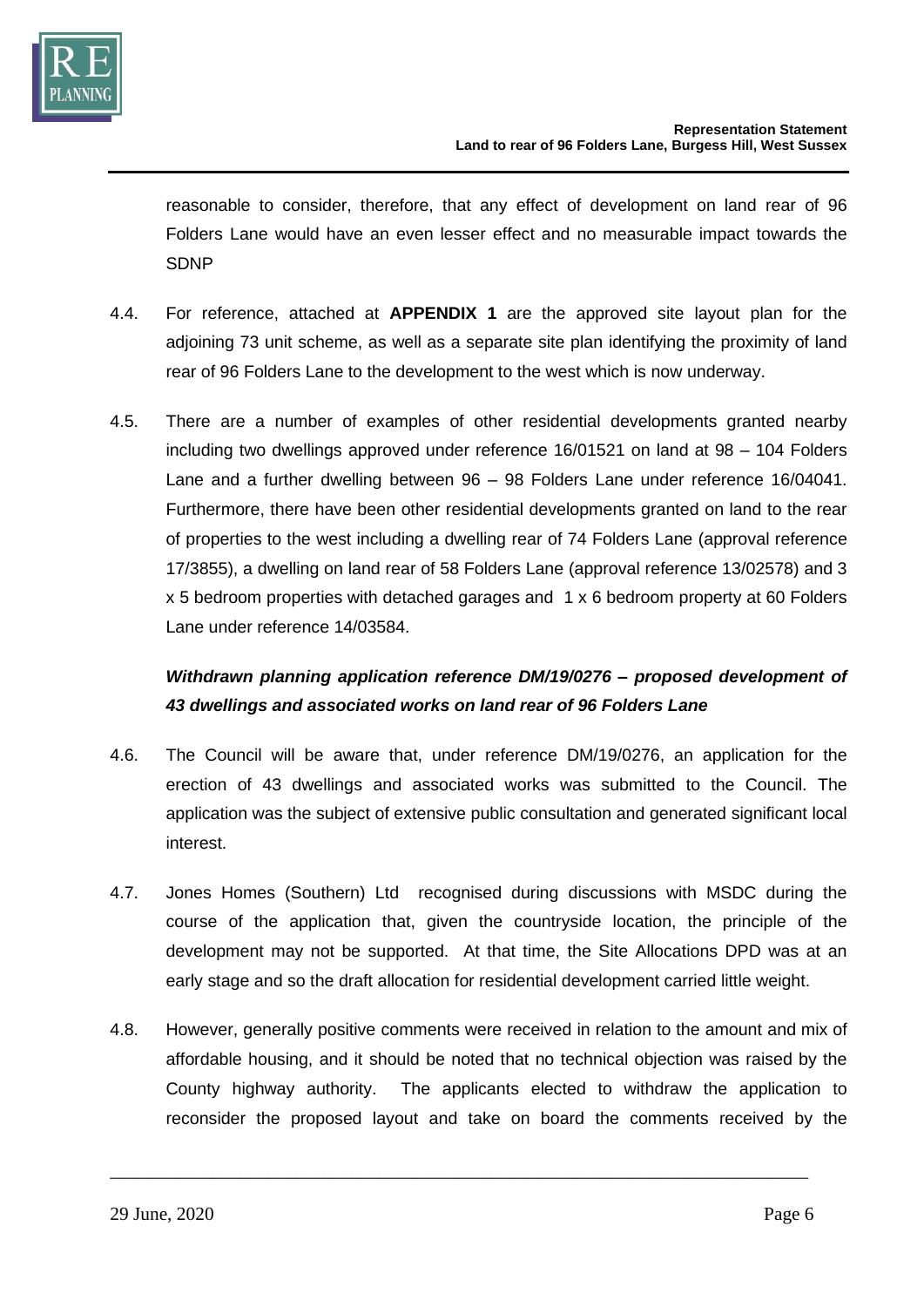

Council's Urban Design Officer, whilst also continuing to promote the site for residential development through the draft Site Allocations DPD.

4.9. Given the extensive body of supporting reports and information which was provided as part of the earlier planning application, Jones Homes (Southern) Ltd are able to demonstrate the steps that have been taken in response to the comments raised by the Council and third party commentators. This submission provides supporting evidence to demonstrate that the overall policy objectives and requirements of the draft allocation can be met.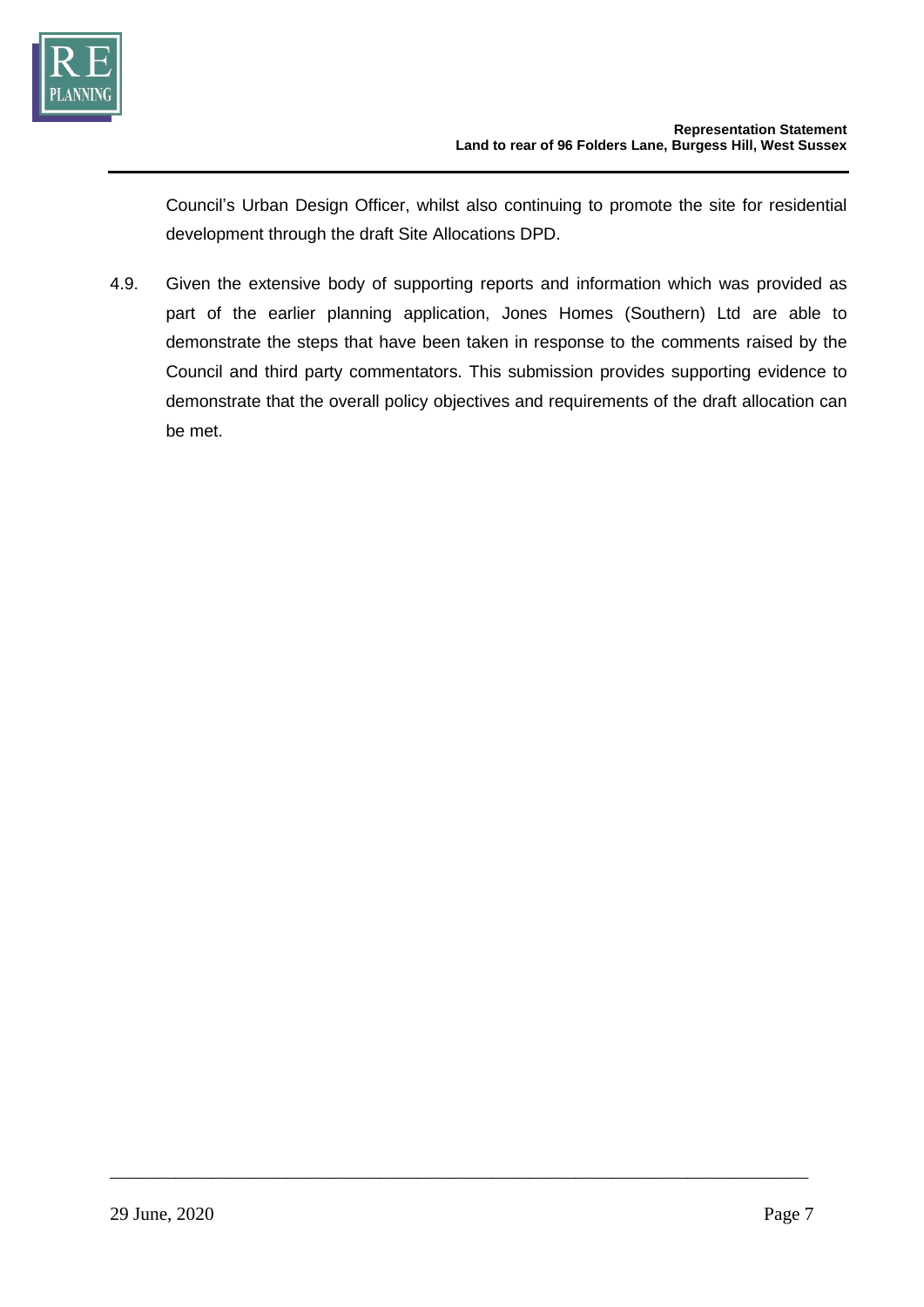

# **5. MSDC SITE ALLOCATIONS DPD – DRAFT ALLOCATION SA-12**

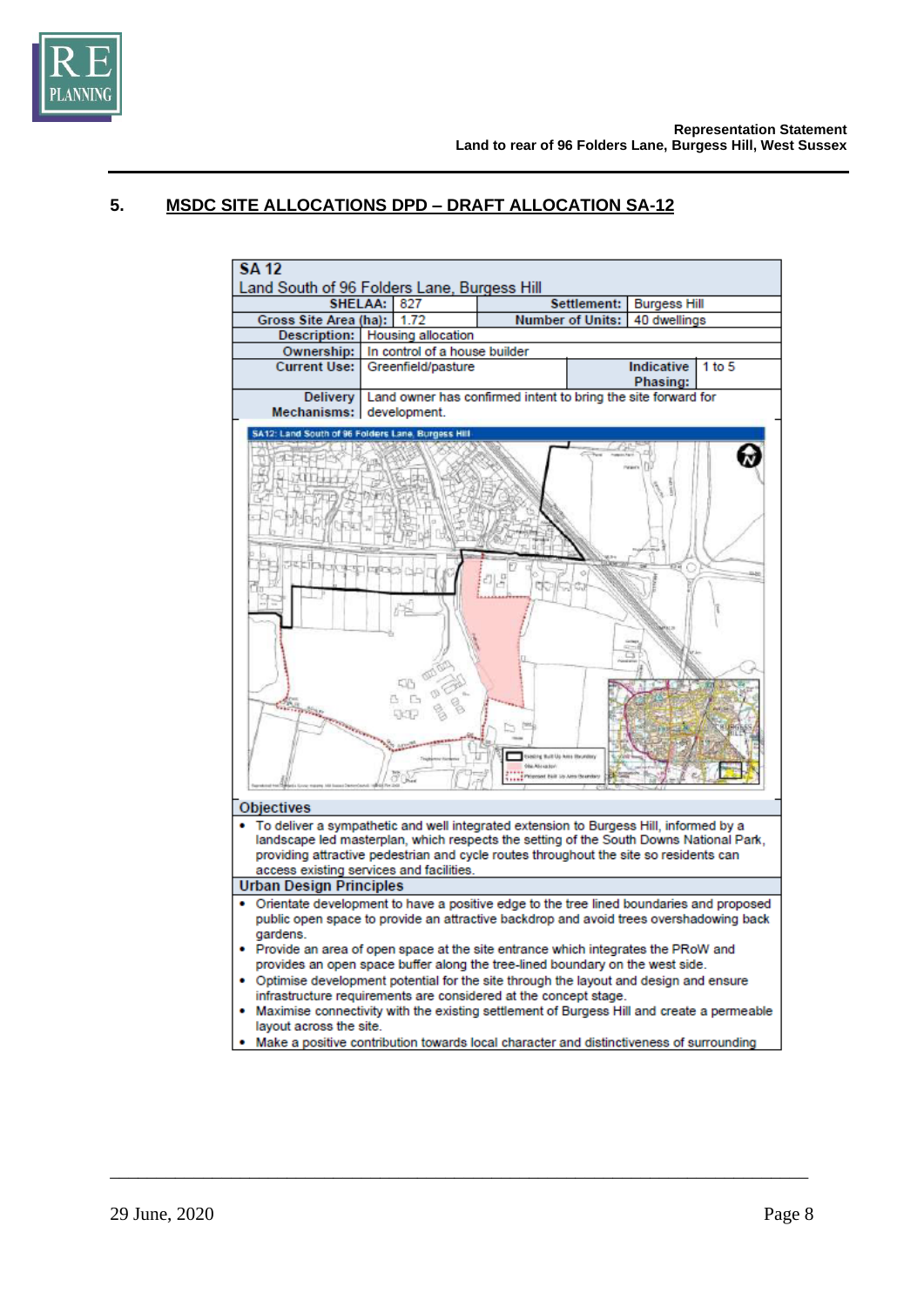

| development.                                                                                                                                                                                                                                                                                                                                                                                                                                                                                                                                                                                                                                                                                                                                                                                                                                                                                                                                                                                                       |  |
|--------------------------------------------------------------------------------------------------------------------------------------------------------------------------------------------------------------------------------------------------------------------------------------------------------------------------------------------------------------------------------------------------------------------------------------------------------------------------------------------------------------------------------------------------------------------------------------------------------------------------------------------------------------------------------------------------------------------------------------------------------------------------------------------------------------------------------------------------------------------------------------------------------------------------------------------------------------------------------------------------------------------|--|
| <b>Landscape Considerations</b>                                                                                                                                                                                                                                                                                                                                                                                                                                                                                                                                                                                                                                                                                                                                                                                                                                                                                                                                                                                    |  |
| • Undertake a Landscape and Visual Impact Assessment (LVIA) to inform the site layout,<br>capacity and mitigation requirements, in order to minimise impacts on the wider<br>countryside and the setting of and any potential views from the South Downs National<br>Park to the south. Any external lighting scheme shall be designed to minimise light<br>spillage to protect dark night skies.Retain and substantially enhance existing landscape<br>structure, safeguarding existing trees covered by Tree Preservation Orders along the<br>north boundary of the site and, integrating existing hedge and tree boundaries, with new<br>native tree planting throughout the layout, to contain new housing and limit the impact on<br>the wider landscape. Protect and ehance the character and amenity of the existing PRoW<br>to the west of the site, including reinforcing the adjacent boundary with native tree<br>planting and species-rich hedgerow, and provide connections from the new development. |  |
| <b>Historic Environment and Cultural Heritage</b>                                                                                                                                                                                                                                                                                                                                                                                                                                                                                                                                                                                                                                                                                                                                                                                                                                                                                                                                                                  |  |
| • Pre-determination evaluation and appropriate mitigation may be required.<br>• Archaeological field evaluation (geophysical survey) shall be undertaken to inform an<br>archaeological mitigation strategy.                                                                                                                                                                                                                                                                                                                                                                                                                                                                                                                                                                                                                                                                                                                                                                                                       |  |
| <b>Biodiversity and Green Infrastructure</b>                                                                                                                                                                                                                                                                                                                                                                                                                                                                                                                                                                                                                                                                                                                                                                                                                                                                                                                                                                       |  |
| Undertake an holistic approach to Green Infrastructure and corridors, including including<br>retention of existing landscape features and enhancement with new native species-rich<br>hedgerows, native tree planting and wildflower seeding in areas of open space to provide<br>a matrix of habitats with connections to the surrounding landscape.Conserve and<br>enhance areas of wildlife value and ensure there is a net gain to biodiversity. Avoid any<br>loss of biodiversity through ecological protection and good design. Where it is not<br>possible, mitigate and as a last resort compensate for any loss through ecological<br>protection, enhancement and mitigation measures.<br>• Incorporate SuDS within the Green Infrastructure to improve biodiversity and water<br>quality.                                                                                                                                                                                                                |  |
| <b>Highways and Access</b>                                                                                                                                                                                                                                                                                                                                                                                                                                                                                                                                                                                                                                                                                                                                                                                                                                                                                                                                                                                         |  |
| • A Sustainable Transport Strategy will be required identifying sustainable transport<br>infrastructure improvements and demonstrate how the development will integrate with the<br>existing network, providing safe and convenient routes for walking, cycling and public<br>transport through the development and linking with existing networks.<br>Mitigate development impacts by maximising sustainable transport enhancements; where<br>٠<br>addition impacts remain, highway mitigation measures will be considered. Investigate<br>access arrangements onto Folders Lane and sharing access with the adjacent<br>development to the west, make necessary safety improvements to provide appropriate<br>visibility, pedestrian footways and suitable pedestrian crossing facilities.                                                                                                                                                                                                                       |  |
| <b>Flood Risk and Drainage</b>                                                                                                                                                                                                                                                                                                                                                                                                                                                                                                                                                                                                                                                                                                                                                                                                                                                                                                                                                                                     |  |
| • Informed by a site specific Flood Risk Assessment (FRA), mitigation measures are<br>required to address flood risk and existing surface water flooding in the northern part of<br>the site adjacent to Folder Lane. Avoid developing areas at risk of surface water flooding.<br>• Surface Water Drainage to be designed to minimise run off, to incorporate SuDS and to<br>ensure that Flood Risk is not increased.                                                                                                                                                                                                                                                                                                                                                                                                                                                                                                                                                                                             |  |
| <b>Minerals</b>                                                                                                                                                                                                                                                                                                                                                                                                                                                                                                                                                                                                                                                                                                                                                                                                                                                                                                                                                                                                    |  |
| • The site lies within the brick clay (Weald clay) Minerals Safeguarding Area, therefore the<br>potential for mineral sterilisation should be considered in accordance with policy M9 of the<br>West Sussex Joint Minerals Local Plan (2018) and the associated Safequarding<br>Guidance.                                                                                                                                                                                                                                                                                                                                                                                                                                                                                                                                                                                                                                                                                                                          |  |

5.1. The site is identified in the SHELAA as site 827. It is one of the 22 proposed housing allocations within the emerging DPD. The objectives of the Council's proposed allocation of this site for residential purposes is to deliver a '*sympathetic and well-integrated extension to Burgess Hill'* which is required to be informed by a landscape masterplan which respects the setting of the South Downs National Park. The site is potentially to be allocated for a scheme of 40 dwellings and any proposal should retain and enhance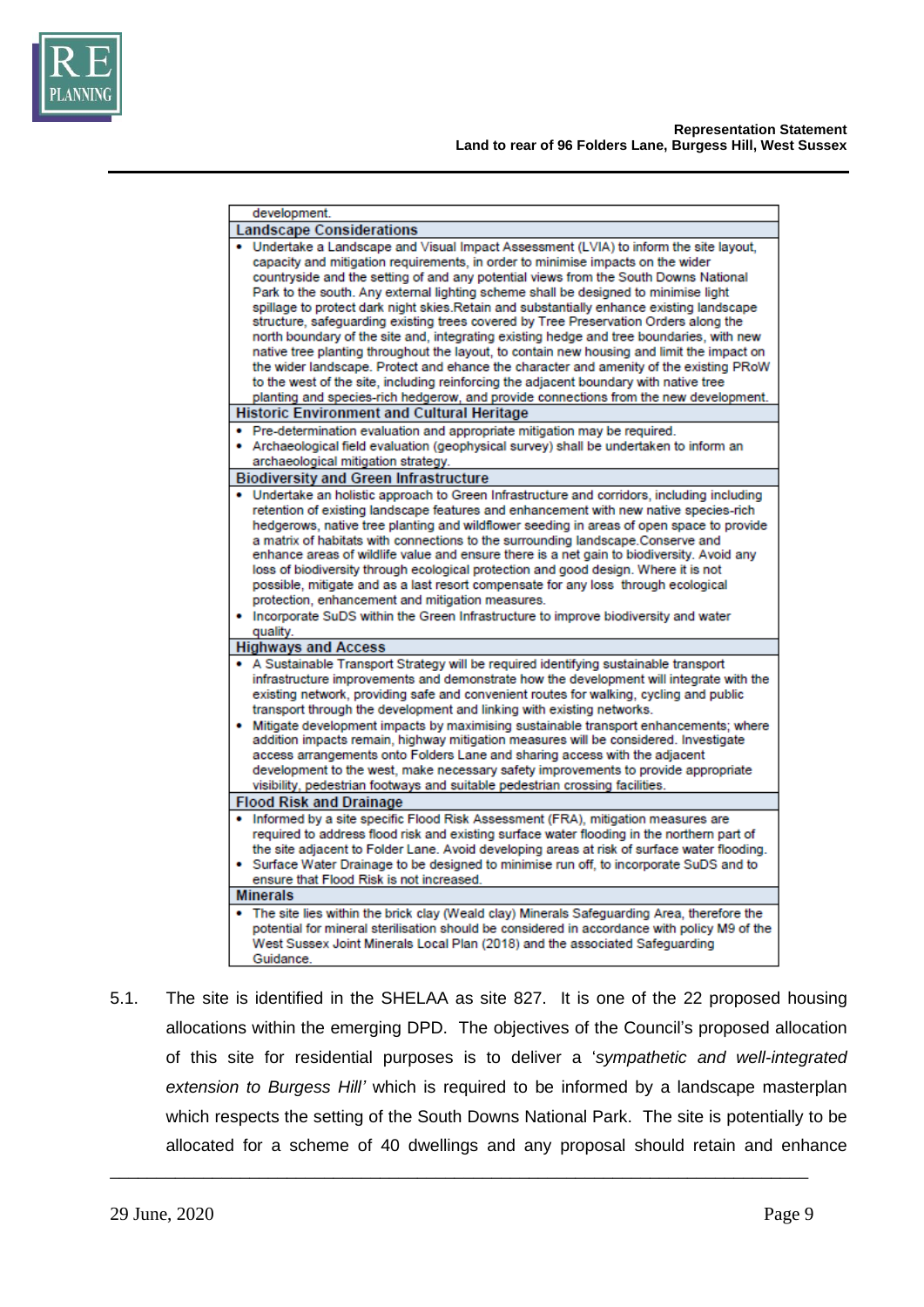

existing landscape structures, particularly along the southern and eastern boundary. Mature trees and existing landscaping along all boundaries is required to be safeguarded along with the character and amenity of the existing public right of way to the south of the site.

- 5.2. The draft allocation requires a detailed landscape and visual impact assessment to inform the site layout, as well as steps taken to conserve and enhance areas of wildlife value to ensure that there is a net gain in terms of bio-diversity.
- 5.3. The policy calls for a sustainable transport strategy to identify sustainable transport infrastructure improvement and demonstrate how the development will integrate with the existing network, providing safe and convenient routes for walking, cycling and public transport through the development and linking with existing networks.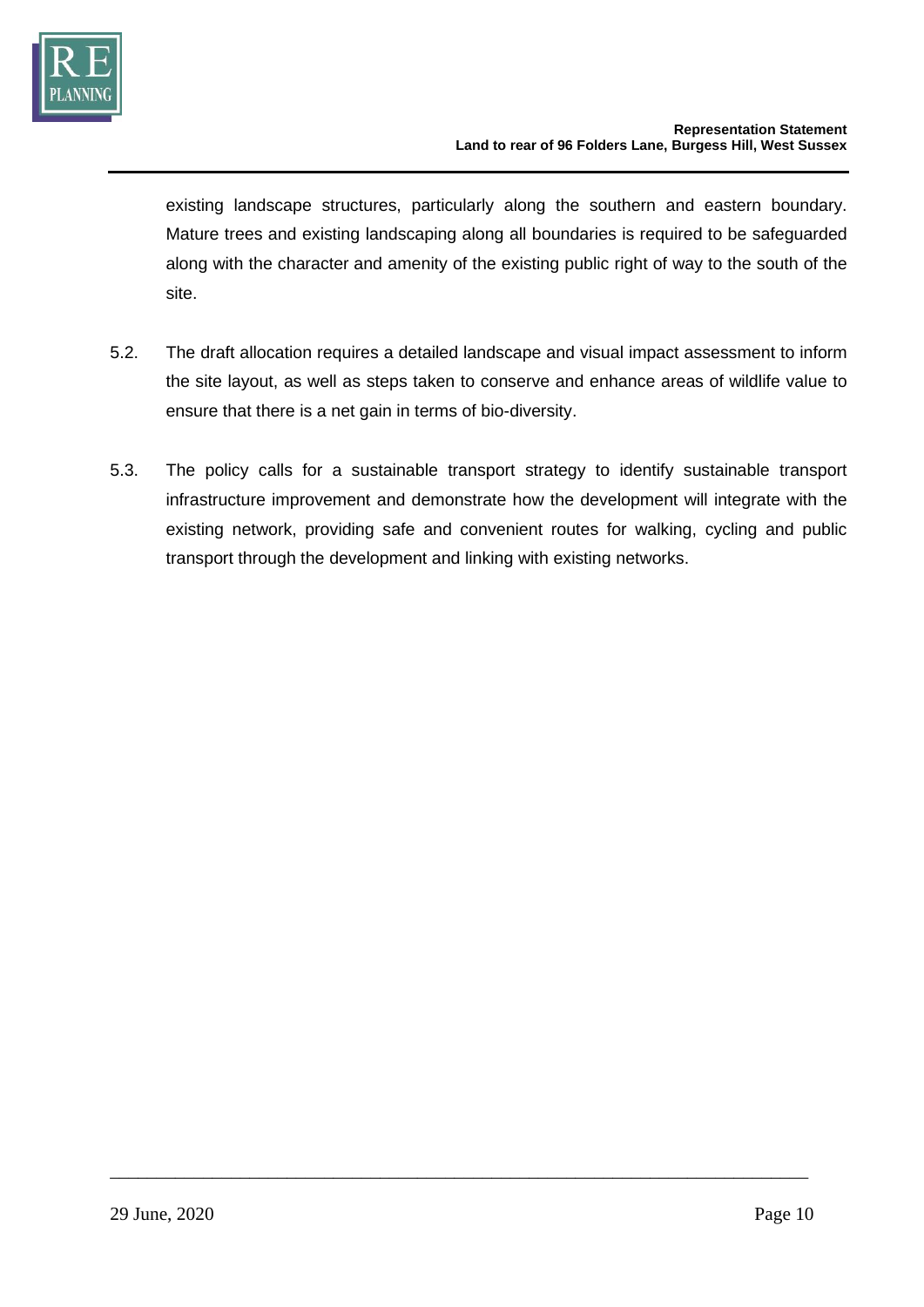

# *6.* **THE RESPONSE TO THE OBJECTIVES OF SA-12**

6.1. Jones Homes (Southern) Ltd have worked closely with their architects and the project team to address the concerns raised during the course of the previous (now withdrawn) planning application and also in response to the amendments to the requirements and overall objectives of the draft allocation.

### *Layout*

- 6.2. Attached at **APPENDIX 2** is an illustrative site layout plan (reference 17261/C102) which has been updated in light of the urban design officer's comments. This site layout plan identifies the major changes that have been made to incorporate the amendments suggested by officers and these include the retention of TPO trees towards the Folders Lane frontage, and a strong frontage building line maintained. All attractive boundary trees are shown as being retained and generous soft landscaping buffers are provided along all perimeter boundaries.
- 6.3. The changes have resulted in little or no visibility through to existing properties to the south and west, minimising the visual impact of the new development. Access to the site will be via the approved development at land rear of 88 Folders Lane via a discreet break in the existing vegetation. The use of the approved vehicular access from Folders Lane has been promoted for two reasons; firstly, it will avoid the proliferation of new access points onto Folders Lane itself, which could potentially compromise road safety.
- 6.4. Secondly, this avoids the loss of trees on the Folders Lane frontage which are protected by a Tree Preservation Order. A pedestrian access from Folders Lane is provided by the existing public right of way which borders the western boundary of the site. The existing tree belts on the eastern and western sides will be retained.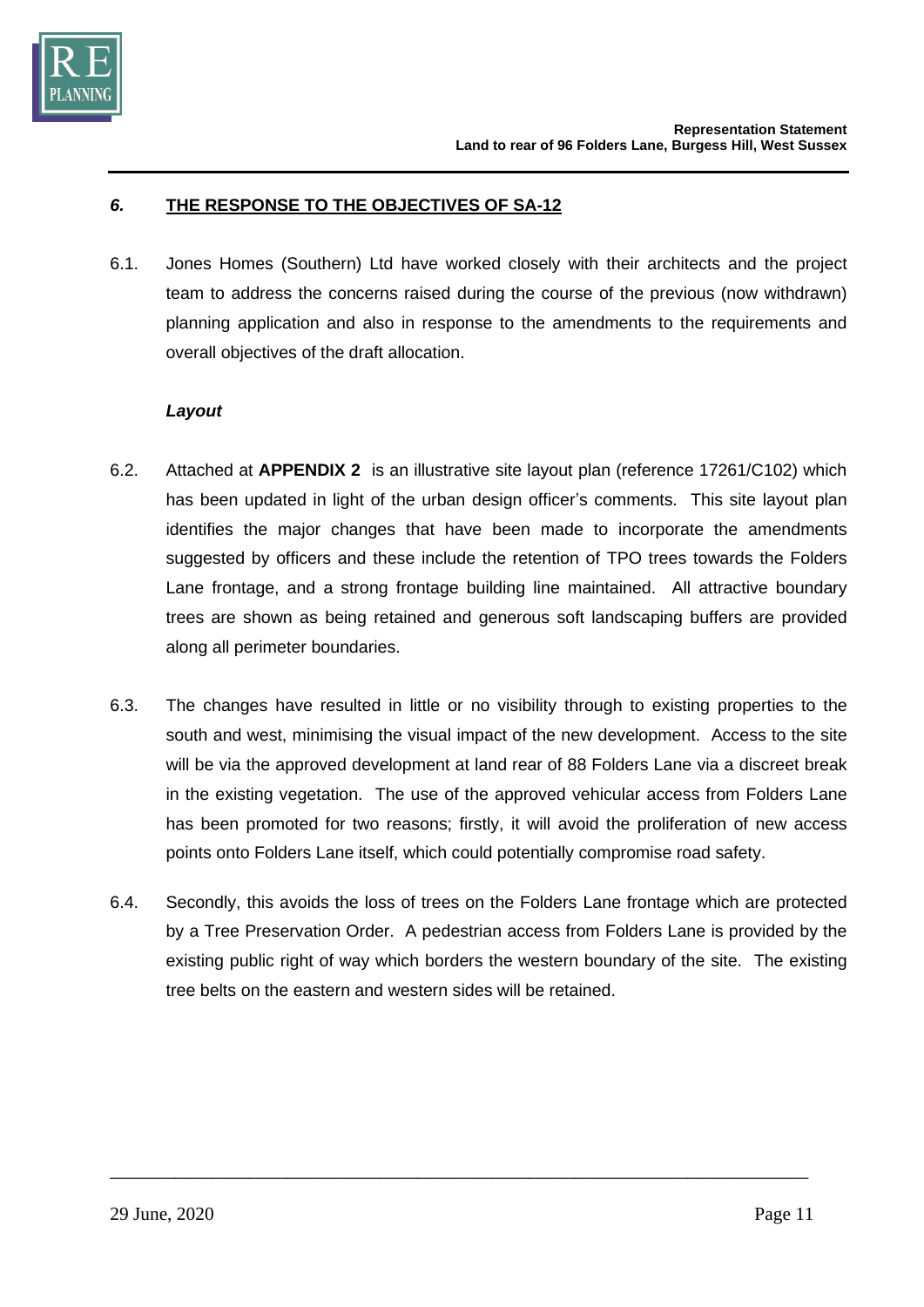

#### **Representation Statement Land to rear of 96 Folders Lane, Burgess Hill, West Sussex**

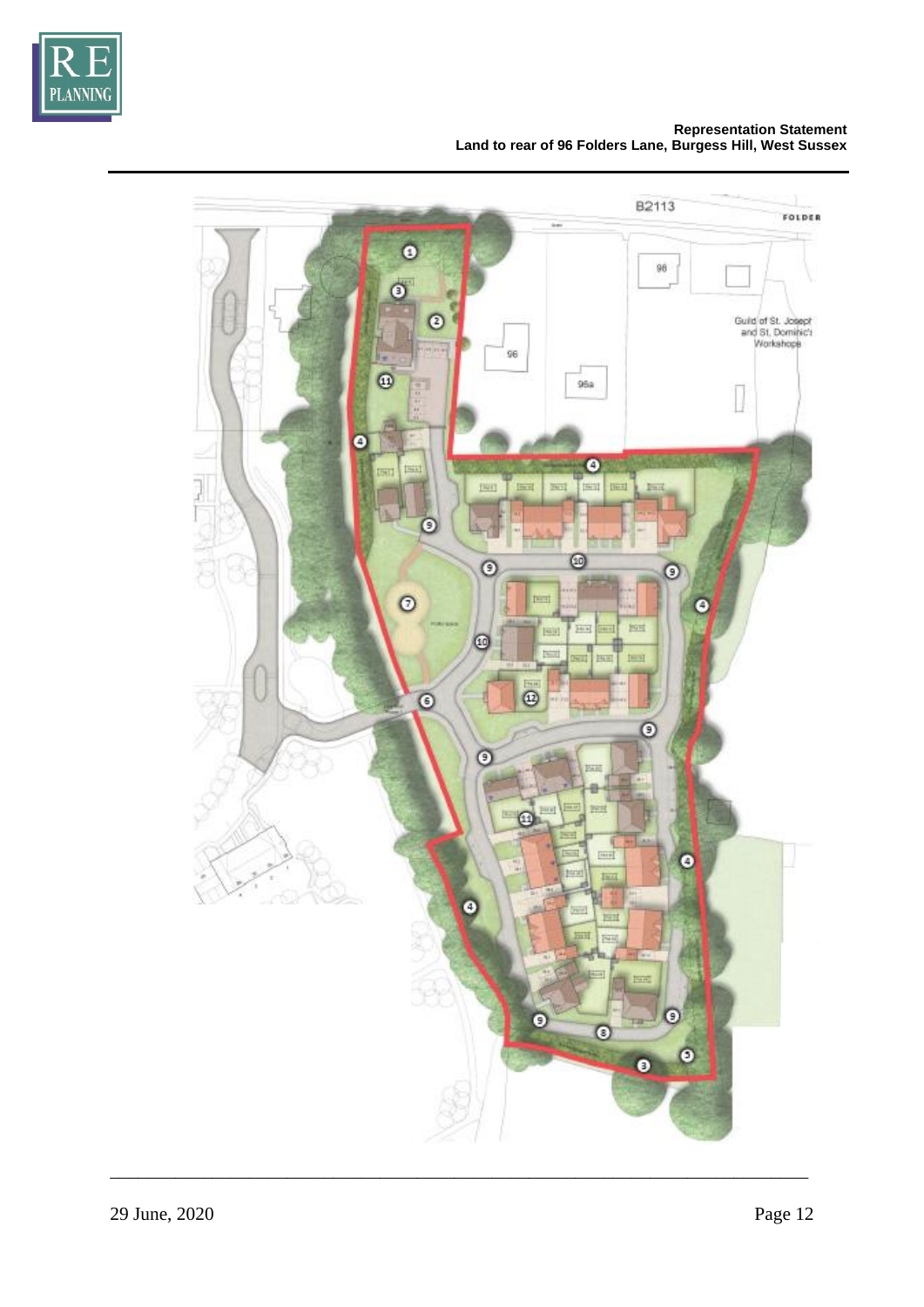

- Group TPO trees to Folders Lane frontage retained.  $1<sub>1</sub>$
- Strong frontage building line maintained.  $2.$
- 3. Attractive boundary trees respectfully retained.
- 4. Generous soft landscape buffers provided along all perimeter boundaries.
- 5. Little or no visibility through to existing properties to the south and west minimising visual impact of the new development.
- 6. Discreet site access from existing development to the west into proposed scheme.
- 7. Public open space with integrated public right of way.
- 8. Road now forms a continuous loop thereby pulling dwellings away from the perimeter boundaries.
- 9. Attractive new properties, with active facades especially around corner plots.
- 10. Un-obstructive car parking incorporated, with no garages on corners.
- 11. Affordable housing incorporated within layout in small integrated clusters, located in two distinct areas across the site allowing both a phased delivery and social integration.
- 12. Housing mix to satisfy local authority's needs, with all units meeting minimum size requirements.
- 6.5. A new area of public open space has been integrated into the layout which connects to the public right of way. The road will now form a continuous loop thereby pulling dwellings away from the perimeter boundaries.
- 6.6. Whilst the layout remains indicative at this stage, Jones Homes (Southern) Ltd are keen to provide attractive new properties with active façades, especially around corner plots. This, again, is in direct response to the urban design officer's comments. Unobstructed car parking is incorporated with no garages on corners and affordable housing is shown as being incorporated within the layout in small integrated clusters. The affordable housing provision will be located in two distinct areas across the site allowing both a phased delivery and social integration. All housing will meet national recognised standards and will all meet minimum room size and space requirements.
- 6.7. Also attached at **APPENDIX 2** is an indicative schedule of accommodation. This identifies a scheme of 40 units including 30% (12 units) of affordable housing and include a varied mix of units. Jones Homes (Southern) Ltd have sought to provide a wider range of house types on this site including a small number of one bedroom units, with a predominance of three and four bedroom family properties which are commensurate with the wider area.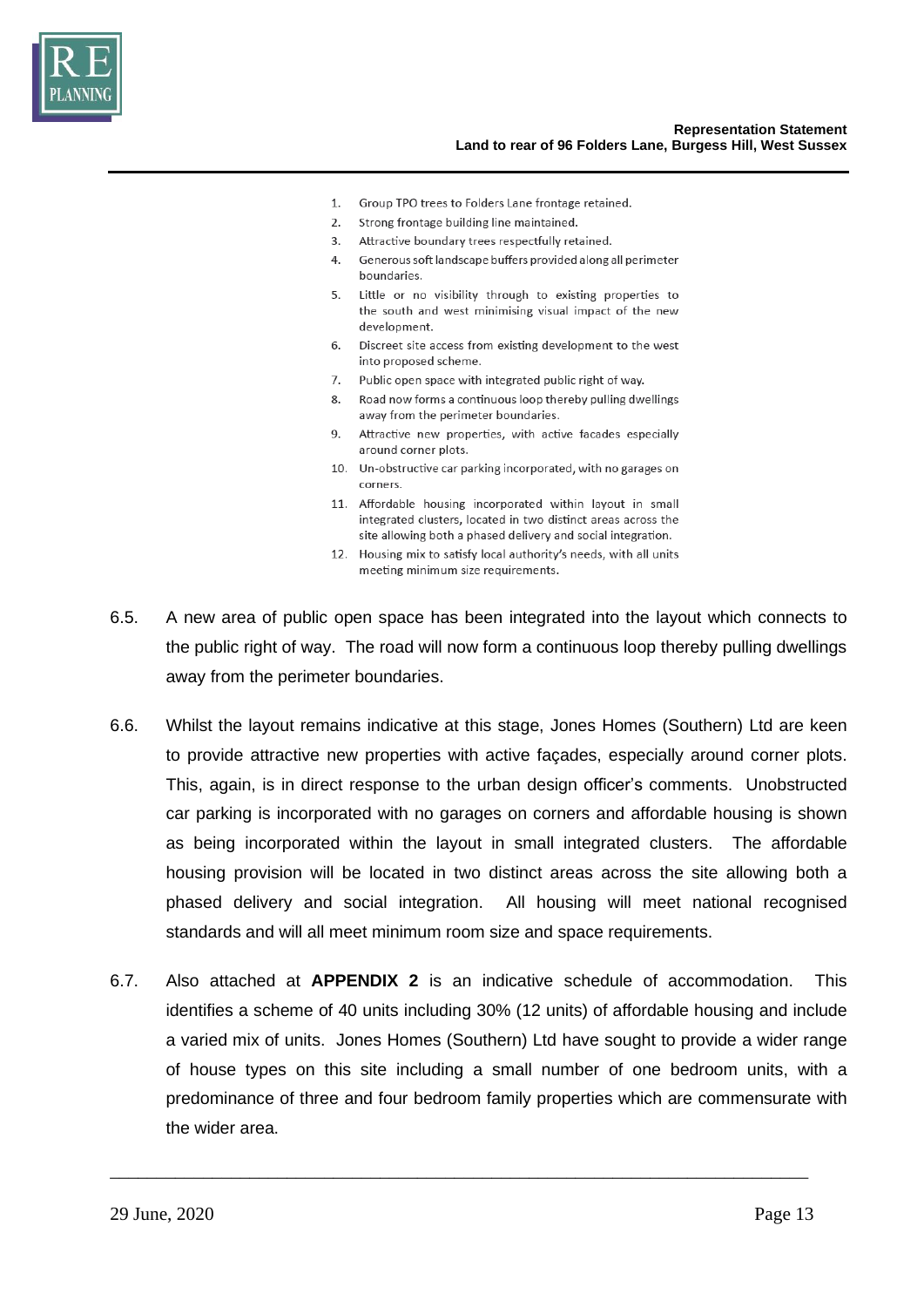

### *Landscape impact*

- 6.8. It is clear from the wording of draft Allocation SA 12 that a landscape-led proposal will be key to a successful development on this site. Accordingly, Jones Homes (Southern) Ltd have engaged the services of Lizard Landscapes who have undertaken a full Landscape and Visual Impact Assessment. This was in support of the earlier (now withdrawn) planning application for 43 units but has been updated in response to comments received during the course of the application and in response to the updated policy requirements. This updated LVIA is attached at **APPENDIX 3**.
- 6.9. The landscape principles to be adopted in the proposed development of this site are:
	- To retain and strengthen the existing tree belts on the eastern and western sides of the site
	- To develop planting to offer screening from the existing housing to the north and south
	- To offer internal areas of open amenity space and public open space for residents
	- Minimise any adverse landscape impacts
	- To accord with the landscape policies in the adopted Local Plan
- 6.10. It is of note that objections were received to the earlier planning application from the South Downs National Park authority (SDNP) and East Sussex County Council (ESCC). It is assumed that ESCC provided strategic landscape advice on behalf of the local planning authority although it must be stated that the site does not fall within East Sussex administrative area.
- 6.11. It is acknowledged that a full understanding of the landscape is required, framed within the context of the Special Qualities of the National Park and South Downs Local Plan (see Figure 1.2 of the Local Plan, page 3) to determine how the site contributes to the Landscape and/ or Visual Setting of the National Park.
- 6.12. Paragraph 5.21 of the Local Plan (page 48) refers to the definition of landscape as encompassing 'all types and forms, including the historic landscape character and also townscape'.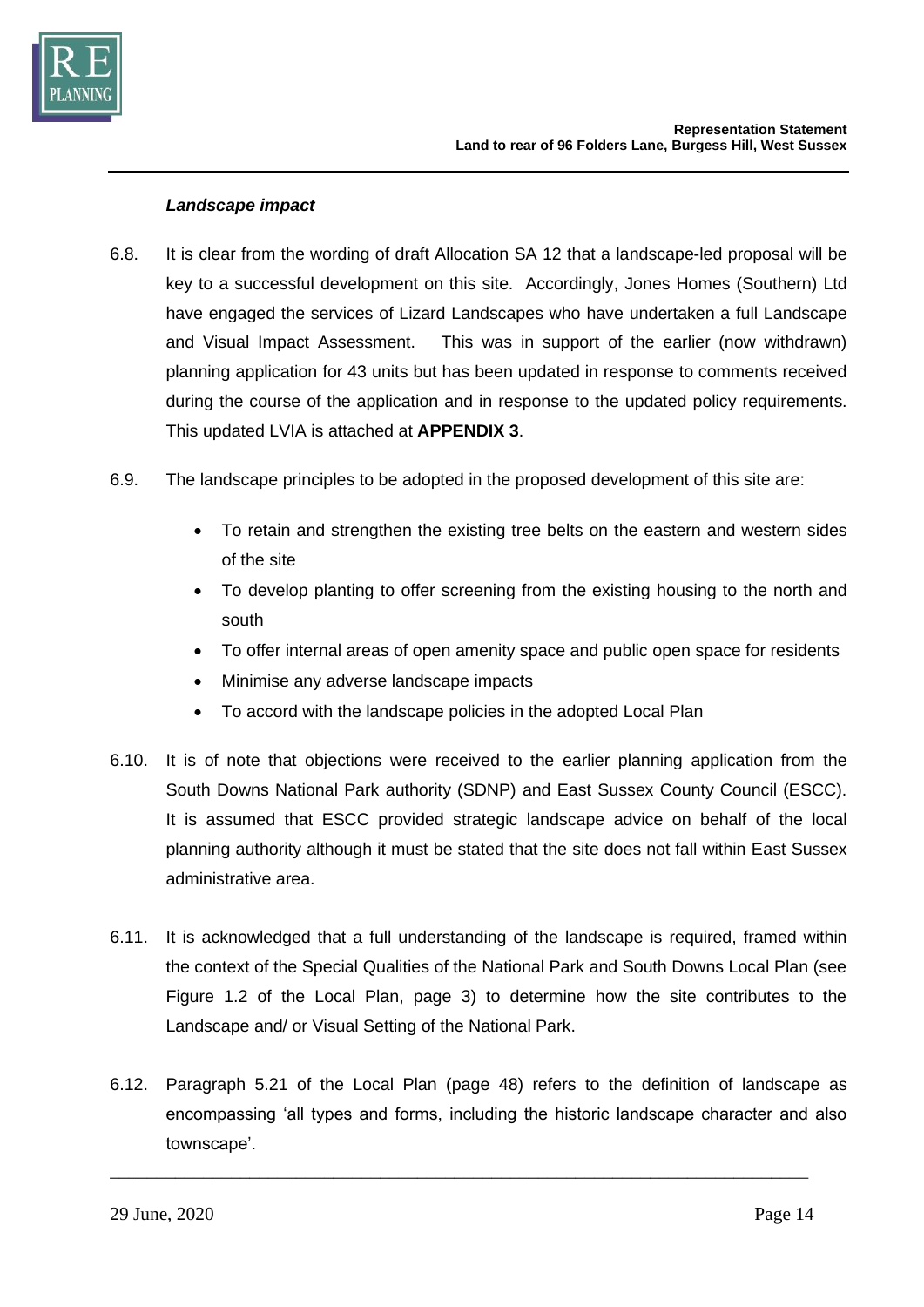

- 6.13. The LVIA has informed the developable areas, access points and key design principles that the scheme needs to undertake to minimise any negative effects on the National Park, so that it is a landscape-led approach.
- 6.14. The LVIA recognises that the approved development at land to the rear of 88 Folders Lane represents a notable change and, within the context of an extended settlement, the proposal is not out of keeping and the overall landscape sensitivity is considered to be moderate with high susceptibility to accept the proposed scheme.
- 6.15. While the LVIA recognises that the change is subsequently likely to be more pronounced across the narrower southern part of the site leading towards Fragbarrow House, this is limited through the proposed density which is lowest at the south with development drawn back from the edges of the site. Along the northern boundary the existing aspect of built form adjacent to the site provides a suburban edge which is characteristic of this location.
- 6.16. As noted above, the indicative layout has been updated to show attractive boundary trees respectfully retained with tree belts on both the east and western boundaries to be strengthened.
- 6.17. It is also important to highlight the findings of the Planning Inspector in his decision relating to the adjoining development to the west. He concluded that the proposals would result in the loss of a site which has '*moderate landscape value'* and recognised that '*significant mitigation will be included in the design and layout of the scheme and most of the important landscape features of the site would be retained'*. He also identified that views from locations outside the site would be '*very limited'* and that there would be '*no material harm to the landscape and scenic beauty of the SDNP'*.
- 6.18. In light of these findings, and particularly as the development to the west spreads further south towards the South Downs National Park, our firm view is that, in landscape visibility terms, the proposed development of 40 dwellings on site would not give rise to any unacceptable impact to the landscape.
- 6.19. The significant number of third party comments and objections in response to both the regulation 18 consultation on the DPD and the now withdrawn planning application relate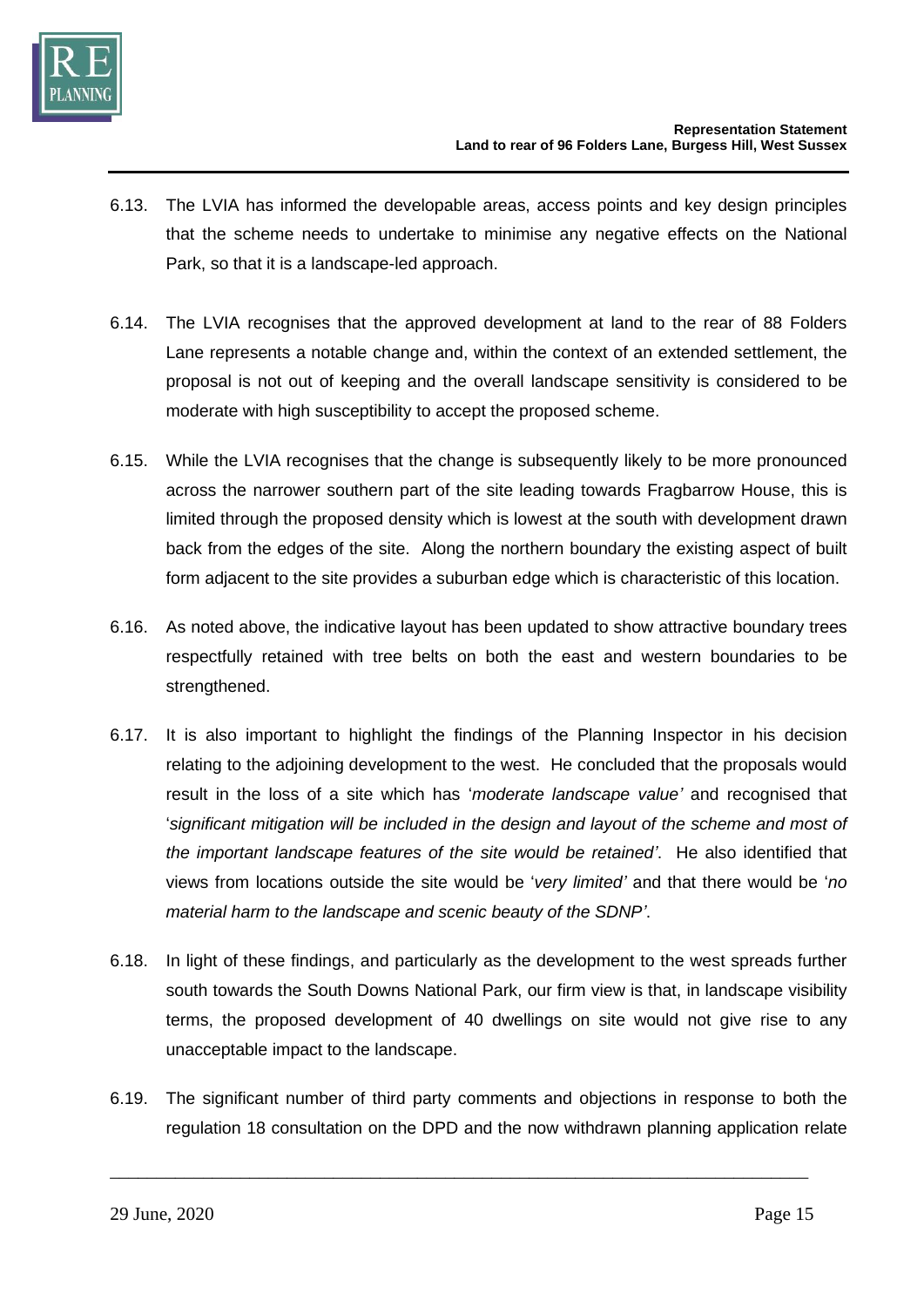

to concerns over the general principle of development to the south of Folders Lane. While these comments are noted it is important to recognise the encouragement given to the development at Burgess Hill in the adopted District Plan, and the need for the Council to identify suitable and deliverable additional housing allocations to meet an identified housing need. Our view, therefore, is that a housing development on land to the south of 96 Folders Lane would not give rise to a demonstrably negative affect on the setting of the South Downs National Park or give rise to any material harmful impacts from a landscape perspective.

### *Access and any impact on highway safety*

- 6.20. Again, Jones Homes (Southern) Ltd commissioned a full Transport Statement in support of their now withdrawn planning application for a larger development of 43 units on the land. This clearly concluded that the approved access from Folders Lane could accommodate the additional traffic volumes generated by additional housing as proposed without any adverse impact on highway safety.
- 6.21. Attached at **APPENDIX 4** are the Transport Statement prepared in support of the 43 unit application, along with a recent update/addendum prepared by DHA which relates to a smaller 40 unit scheme.
- 6.22. The Transport Statement which accompanied the recent planning application demonstrated that the additional development would equate to approximately 15 vehicle movements per hour on average across the 12 hour day (one every four minutes) which would have only a negligible impact on the operation of the local highway network. This cannot reasonably be considered to be a material impact with regard to the capacity of the junction and would certainly not be considered to be a '*severe'* residual impact which paragraph 109 of the NPPF seeks to resist.
- 6.23. The June 2020 update to the highways/transport evidence provided clearly demonstrates that a 40 unit development on the site would result in a slight reduction in trip making thereby reinforcing the conclusions of the applicant's highways consultants.
- 6.24. The indicative development of 40 units, therefore, will provide a safe and suitable access from the highway network, deliver appropriate onsite levels of car parking and will result in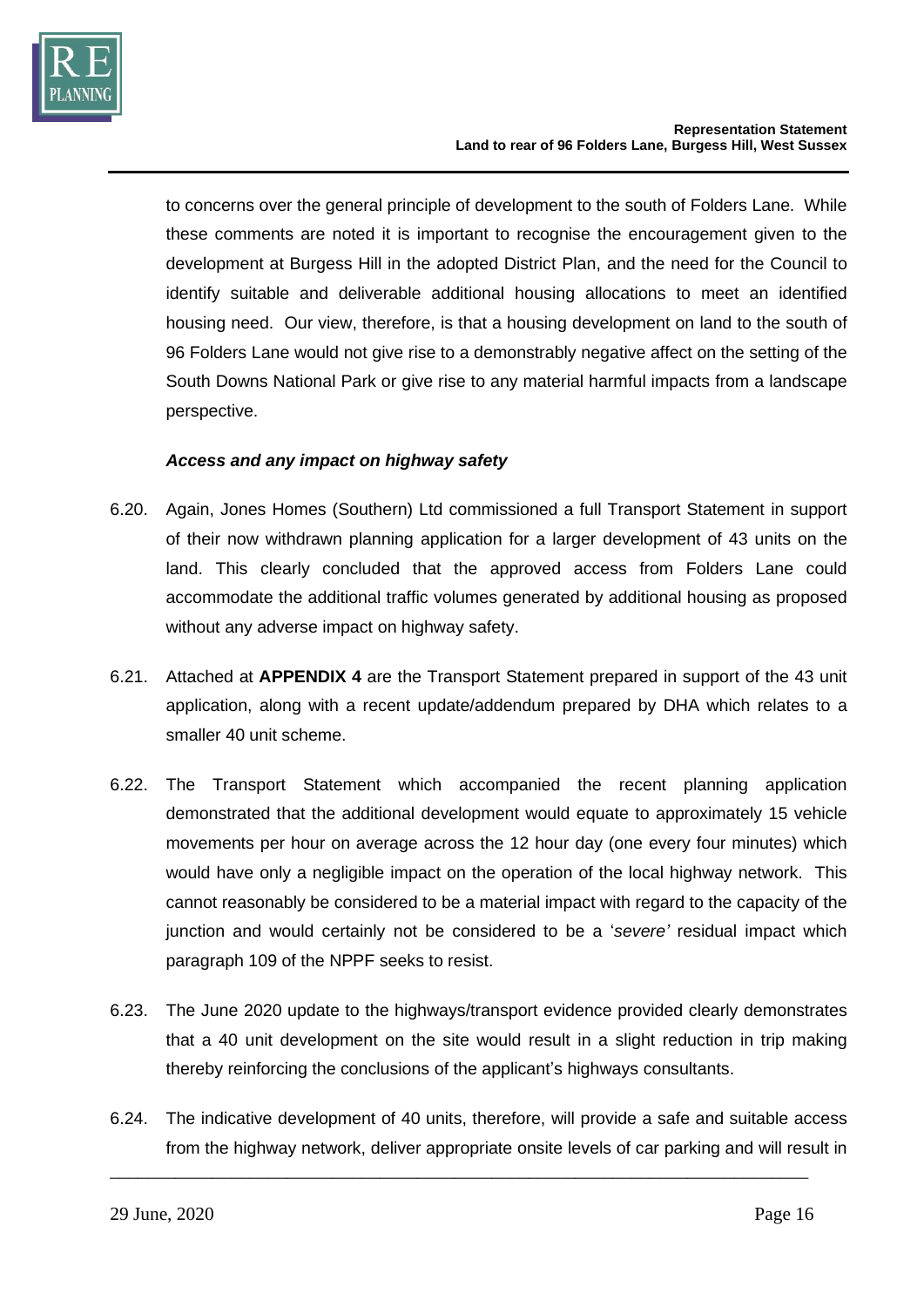

negligible off-site impacts. It is acknowledged by Jones Homes (Southern) Ltd that any further mitigation required as part of a detailed planning approval would be secured by way of a Section 106 agreement in due course.

### *Ecological impacts*

- 6.25. SA-12 also requires any proposal to have due regard for bio-diversity and seeks to mitigate any ecological impacts with the use of suitable protection and good design. The previous planning application for a 43 unit development on site was accompanied by a Preliminary Ecological Appraisal, a Preliminary Bat Roost Assessment and an HSI Assessment. This appraisal has been updated and accompanies this submission at **APPENDIX 5**.
- 6.26. The Ecological Survey identified habitats of species poor/semi-improved grassland and dense scrub with scattered trees beyond. The site comprises common species typical of the habitat type, and no rare or unusual plant species were recorded. In general, the site offers a limited floral assemblage and any loss of diversity is concluded as being easily replaced through the use of a native planting scheme and suitable habitat creation areas.
- 6.27. The Ecological Appraisal concludes that the habitats on site are considered to provide suitable reptile habitat and a number of trees to the site boundaries have been assessed as offering some bat roost suitability. It is of note that the indicative development of 40 units seeks to retain trees as far as possible and looks to enhance the quality and amount of soft landscaping as part of the overall scheme.
- 6.28. The assessment also acknowledges the potential suitability for the presence of Great Crested Newts and, accordingly, GCN surveys will be required to be undertaken. Similarly, in respect of birds it is anticipated that a full Ecological Appraisal would accompany a future planning application as part of a redevelopment proposal for the site. It should be identified that no badger setts were recorded within or adjacent to the site and no other suitable habitat for other protected species was recorded.
- 6.29. The Ecological Appraisal sets out a series (at section 7) of ecological enhancements which would be incorporated into a full proposal for the site which would mitigate any biodiversity or ecological impact alongside enhancement and suitable mitigation measures.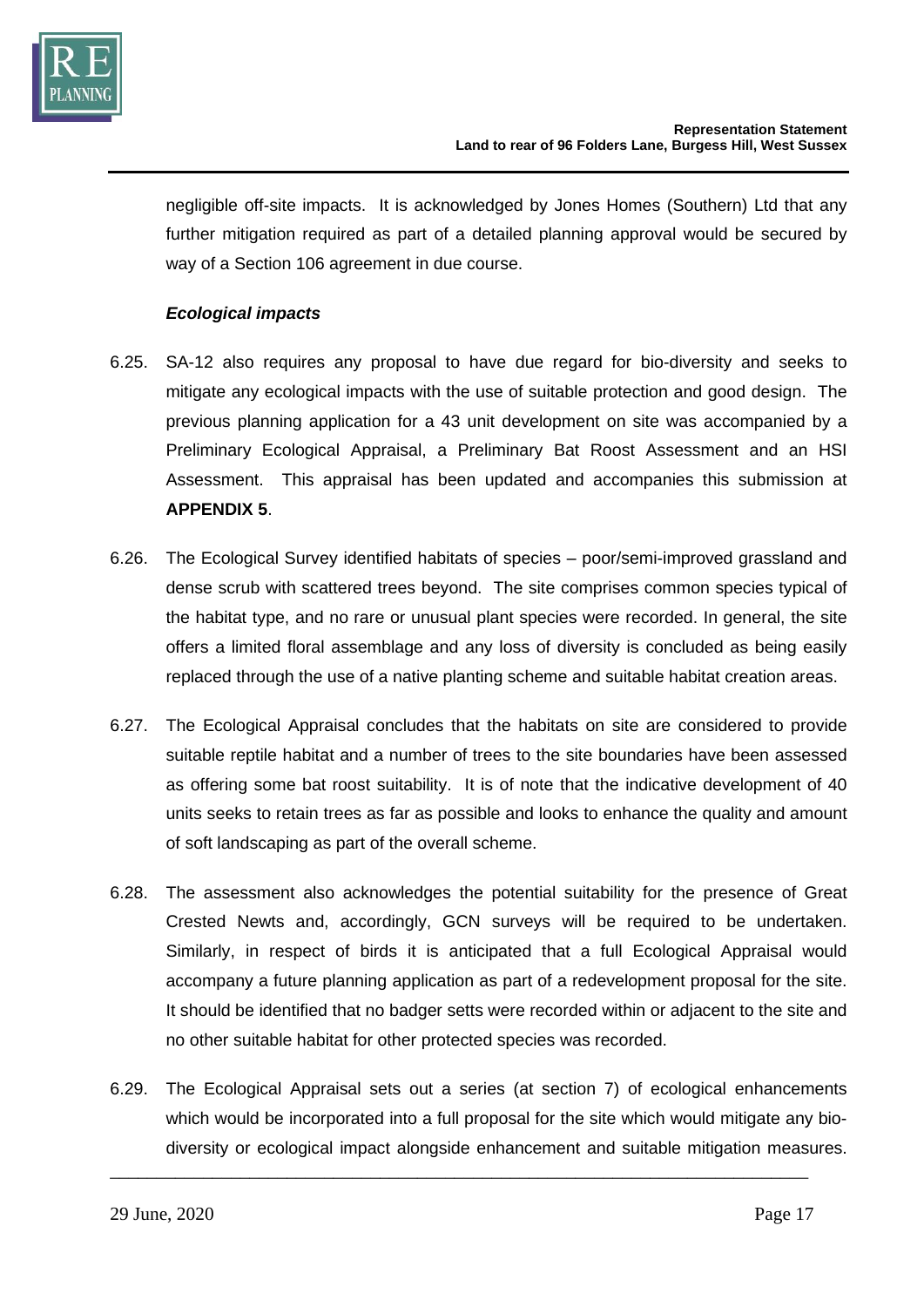

This would include new planting with a mix of species that would provide additional value to birds, bats and invertebrates; enhancing the tree screening around the site; the provision of hibernacula for reptiles and hedgehogs, new bird nesting boxes installed into the fabric of houses and other boxes placed around the site; and the provision of bat boxes around the edge of the site itself.

# *Summary*

- 6.30. Overall, we consider that this site is similarly sustainable to that which was accepted by the Planning Inspectorate at the adjoining site to the west. The development of land rear of 96 Folders Lane will build on the changed character of the immediate area without giving rise to any adverse impacts.
- 6.31. The allocation of this site for housing development alongside other smaller sites will satisfy an identified housing requirement and is in line with the Inspector's report during the adoption of the District Plan.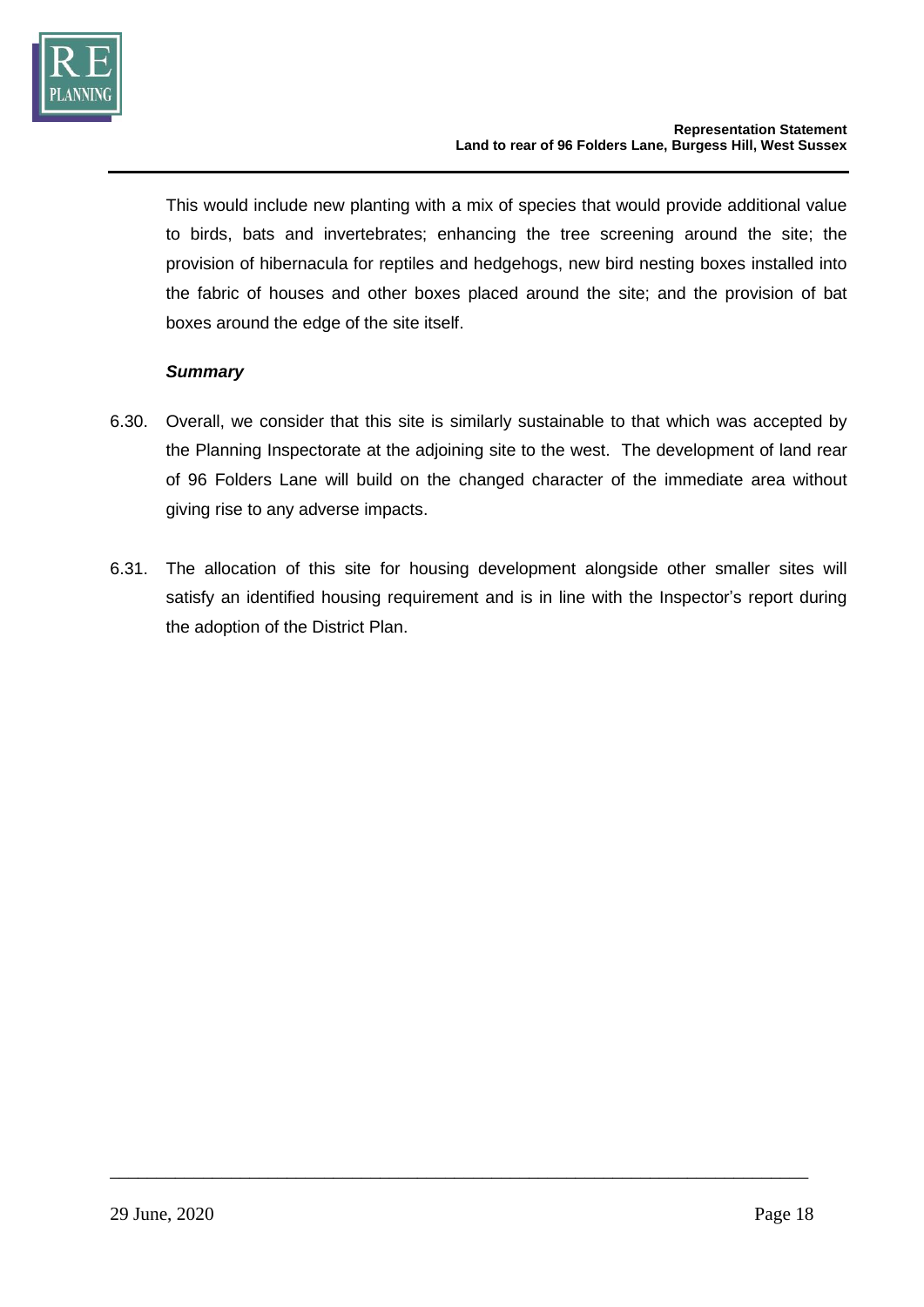

# **7. RELEVANT PLANNING POLICY CONSIDERATIONS**

7.1. A future planning application proposing the delivery of 40 units on this site would need to be assessed in light of the objectives and guidance within the National Planning Policy Framework (2019), the adopted planning policies within the Mid-Sussex District Plan (2014-2031) as well as having due regard for the Burgess Hill Neighbourhood Plan (2015 -2031).

# *Mid-Sussex District Plan (2014-2031)*

- 7.2. The Mid-Sussex District Plan was adopted in March 2018 and contains a number of relevant policies. These include:
- 7.3. Policy DP4 Housing which sets out that the plan will deliver an average of 876 dwellings per annum (dpa) until 2023/24. Thereafter, an average of 1,090 dpa will be delivered between 2024/25 and 2030/31.
- 7.4. Policy DP5 planning to meet future housing need recognises that there is a minimum district housing requirement of 16,390 dwellings between 2014 and 2031.
- 7.5. Policy DP6 settlement hierarchy sets out that development will be permitted within towns and villages with defined built-up area boundaries. Any infilling and redevelopment will be required to demonstrate that it is of an appropriate nature and scale (with particular regard to Policy DP26 – character and design) and not cause harm to the character and function of the settlement. The growth of settlements will be supported where this meets identified local housing, employment, and community needs. Outside defined built-up area boundaries, the expansion of settlements will be supported where:
	- 1. The site is allocated in the District Plan, a Neighbourhood Plan, or subsequent Development Plan Document or where the proposed development is for fewer than ten dwellings and
	- 2. The site is contiguous with an existing built-up area of the settlement; and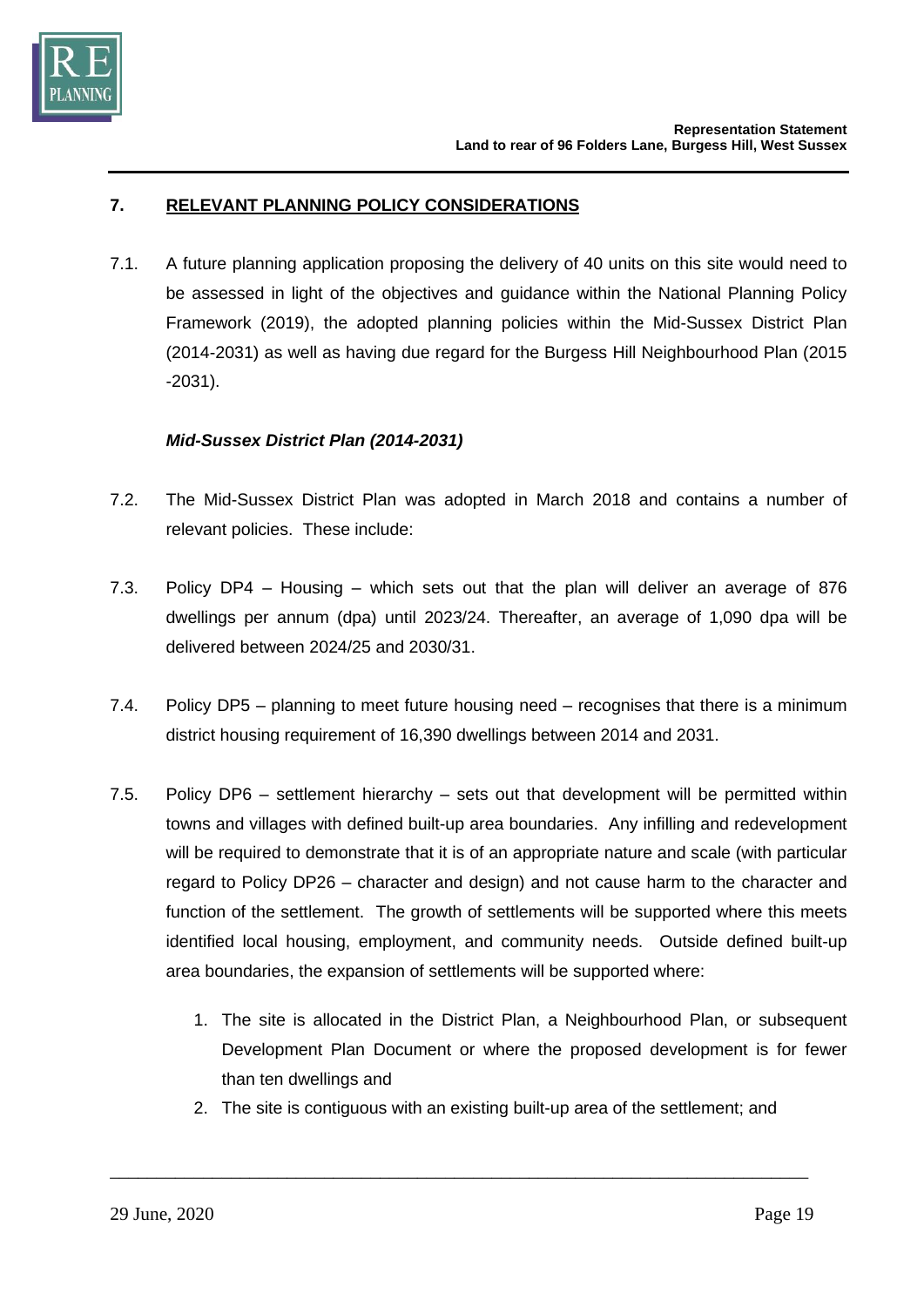

3. The development is demonstrated to be sustainable, including by reference to the settlement hierarchy

N.b. It should be noted that Burgess Hill is noted as a Category 1 settlement.

- 7.6. In respect of an assessment of this site against Policy DP6 it is clear that the focus for the majority of housing and employment development is within Category 1 Settlements, including Burgess Hill. It is clear, therefore, that this area has greater potential to deliver sustainable communities. The policy makes reference to the built up boundaries of the settlement and it is recognised that the site falls outside of the settlement boundary. However, PolicyDP6 does allow for settlement beyond settlement.
- 7.7. Policy DP6 does allow for development beyond the settlement boundary where a site is allocated, where it is contiguous with the built up area of the settlement, and where it is demonstrated to be sustainable.
- 7.8. In this case, the proposal is considered to meet two of these criteria. It is contiguous with the built up area and is clearly in a recognised sustainable location (having due regard for the Inspector's findings during the appeal of the adjacent site). The adoption of the allocation within the emerging Site Allocations DPD would also mean that a residential proposal would accord with all three of the requirements for new developments which fall outside of defined settlement boundaries. The continued development of the adjoining site is such that this proposal would sit comfortably within the context of the built up area of Burgess Hill, with a lesser landscape impact than the larger development to the west.
- 7.9. Policy DP7 General Principles for Strategic Development at Burgess Hill sets out that all strategic development at Burgess Hill is required to support the general principles set out in the policy.
- 7.10. Policy DP12 Protection & Enhancement of the Countryside sets out that the countryside will be protected in recognition of its intrinsic character and beauty. Development will be permitted in the countryside, defined as the area outside of built up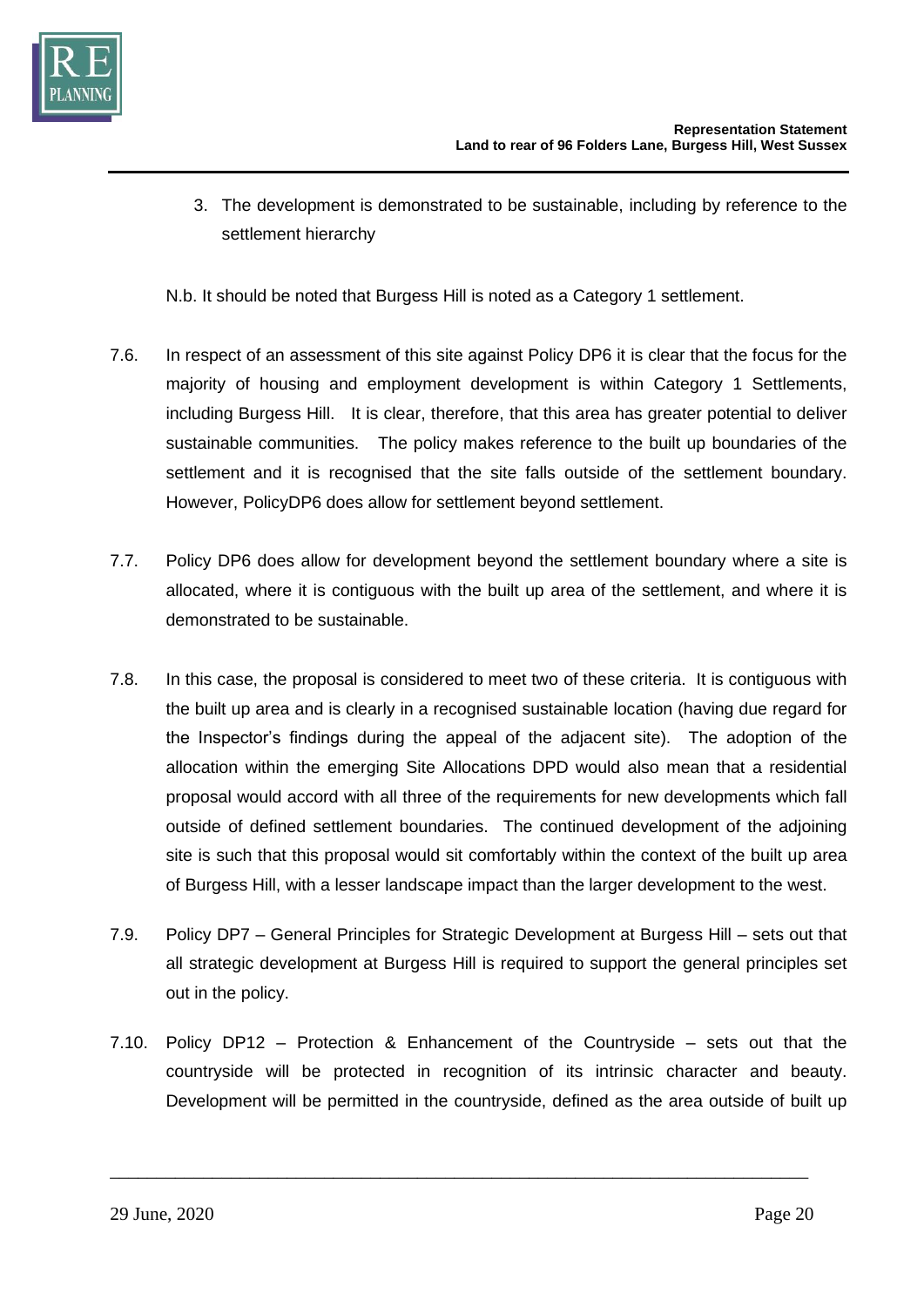

area boundaries on the policies map, provided it maintains and where possible enhances the quality of the rural and landscape character of the District.

- 7.11. Again, having due regard for recent developments and the extent to which this site is contained within the landscape, our firm view is that it is a logical and reasonable extension to the existing built form on the southern side of Folders Lane.
- 7.12. Policy DP21 relates to transport. The submitted Transport Statement and recent addendum further confirms that a residential development of 40 units on this site would accord with the overall strategic objective of the Council having due regard to those listed within the sub-text of Policy 21.
- 7.13. Policy DP22 Rights of Way & Other Recreational Routes requires any proposal to ensure that development provides safe and convenient links to rights of way and other recreational routes, whilst supporting the provision of additional routes within and between settlements.
- 7.14. In this case, the use of the approved access onto Folders Lane and the linking of a 40 unit scheme to the 73 unit scheme to the west would maintain the public rights of way and would continue to provide a suitable and appropriate link between the settlements.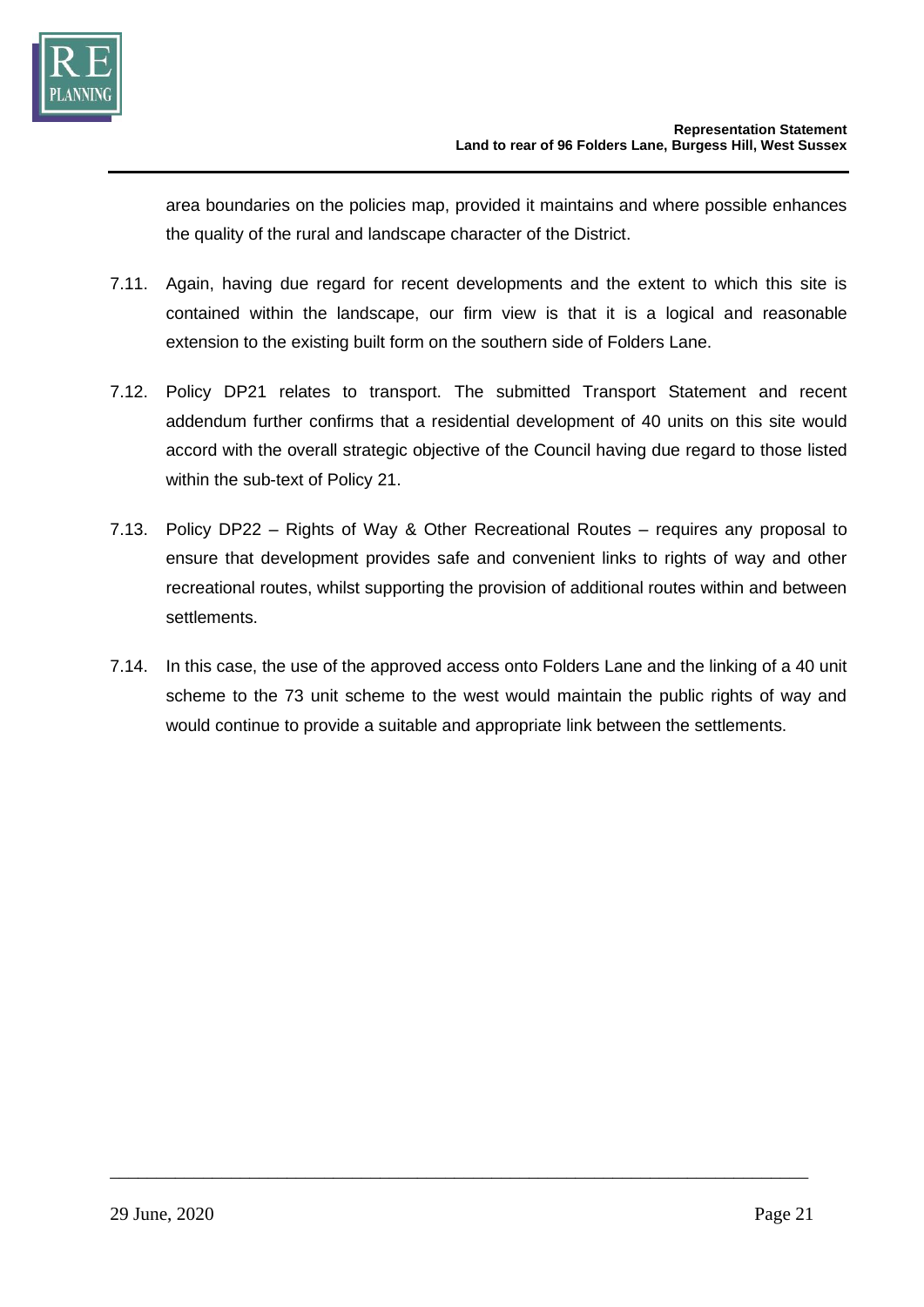

# **8. OVERALL CONCLUSION**

- 8.1. In light of the representations already made by Jones Homes (Southern) Ltd and the additional information provided as part of this submission, we are of the firm view that the allocation of site SA-12 and land to the rear of 96 Folders Hill, Burgess Hill for a residential development of 40 dwellings is logical, appropriate and would have minimal landscape or other impacts.
- 8.2. The overall strategic objectives for new development within the District Plan would be adhered to, and the policy requirements and objectives of the draft allocation as set out within SA-12 could be appropriately delivered.
- 8.3. The site is within the control of a recognised and respected house builder and the site could be delivered in the short term. Jones Homes (Southern) Ltd would be seeking to submit a detailed planning application for the delivery of a 40 unit scheme on site, taking account of the concerns raised by the Council during the course of the earlier planning application and having due regard to the Council's objectives set out within the draft allocation.
- 8.4. While it is recognised that the proposed allocation has generated significant local interest. having due regard for the policy requirements and objectives of the Council's adopted Development Plan and the emerging Site Allocations DPD, our view is that the allocation is appropriate and would allow the delivery of a much needed, high quality residential development to supplement the adjoining development to the west.
- 8.5. It should be stressed, again, that in terms of landscape and visual impact the proposed 40 unit development on land to the rear of 96 Folders Lane would have less effect on the setting of the South Downs National Park, would utilise the existing approved and safe access onto the highway, and would deliver an appropriate mix of new housing, including affordable housing, which would assist the Council in meeting the identified need across the District.